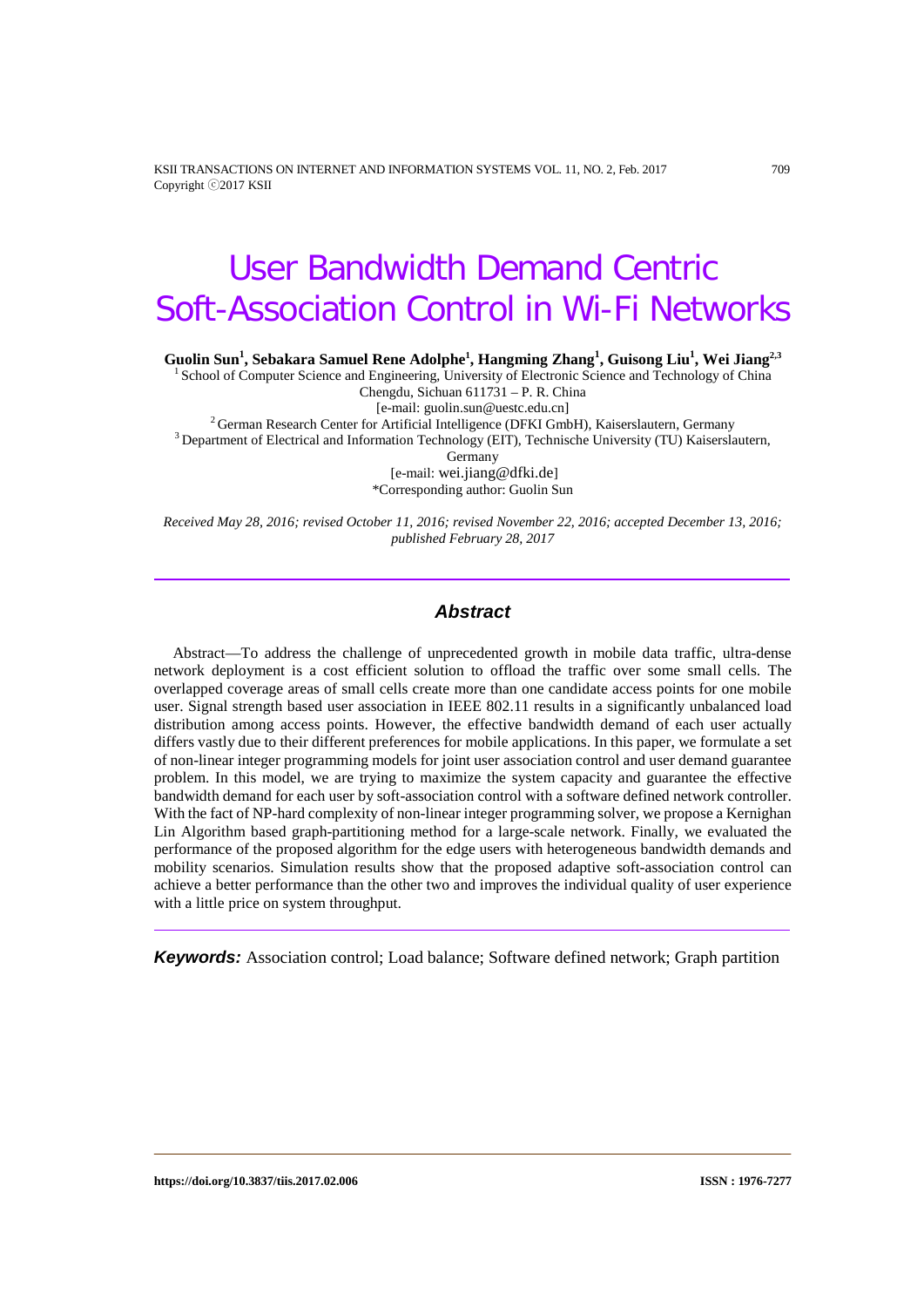# **1. Introduction**

**W**ith high demands for capacity, massive connectivity, high reliability and low latency, the enormous amount of mobile data is expected to be transmitted via the next generation radio access networks. An efficient solution to solve this problem is the densification of cells, known as Ultra-Dense Networks (UDN). In the EU FP METIS project **[1]**, the UDN deployment with dense small cells is envisioned as an important feature of the forthcoming 5G mobile networks. Furthermore, UDN constitutes the central pillar of IEEE 802.11ax project, also known as High Efficiency Wireless LAN standard (HEW). For the prior association and handover solutions, mobile stations are assumed to be tied to at least one serving cell. As a mobile station moves away from its serving AP, the link performance may degrade until the mobile station eventually handed over to a neighboring cell. The degraded link performance near the cell edge continues to be a limiting factor in networks. However, in the ultra-dense small cells, mobile stations normally have multiple choices of the candidate APs to associate with.

 Current radio access network is cell-centric instead of user centric. Software Defined Network (SDN) and Network Function Virtualization (NFV) on the other hand is geared towards user-centric. This will reshape the next generation Internet as well as the 5G mobile network to manage ubiquitous radio resources in terms of bandwidth and transmit points with a controller towards a user-centric feature[2]. Soft-RAN is a SDN architecture defined for the heterogeneous radio access networks. This provides a promising way to manage ubiquitous radio resources in terms of bandwidth and access nodes with a SDN controller [3]. Soft-RAN architecture has the potential to enable novel infrastructure abstraction. This novelty will enable the mobile user to access its neighbor APs and perform handover to another AP without any knowledge of the network environment. However, the centralized association control will lead to unbalanced load distributions among densely deployed APs, if it is unaware of network environment.

Furthermore, the diversity of mobile and Internet of Thing (IoT) applications corresponds to different bandwidth demands, which may come from the different transmission rates, or delay requirements. The weak signal strength at the cell edge leads to a smaller transmission rate than the requirement of the edge user. The quality of experience on delay will result into vast difference in effective bandwidth, especially in a heavy-load scenario.

In this paper, an application aware soft-association approach is proposed, with three characteristics. First, it is user centric because it can guarantee the quality of user experience with a new constraint to formulate the problem. Second, it is a soft association, because it can support the dual-connectivity for each user on the data plane. The third one, it works in a centralized manner, which balances the tradeoff on system throughput and the quality of individual user experience with the consideration of diverse demands and load balance among small cells.

The rest of this paper is organized as follows. In section II, the related literature is described. In section III, we present application scenarios in software defined small cell network and formulate three soft-association problems as non-linear integer programming models with constraints. Evaluation results are provided and analyzed in a variety of scenarios in section IV. Finally, we make conclusion in section V.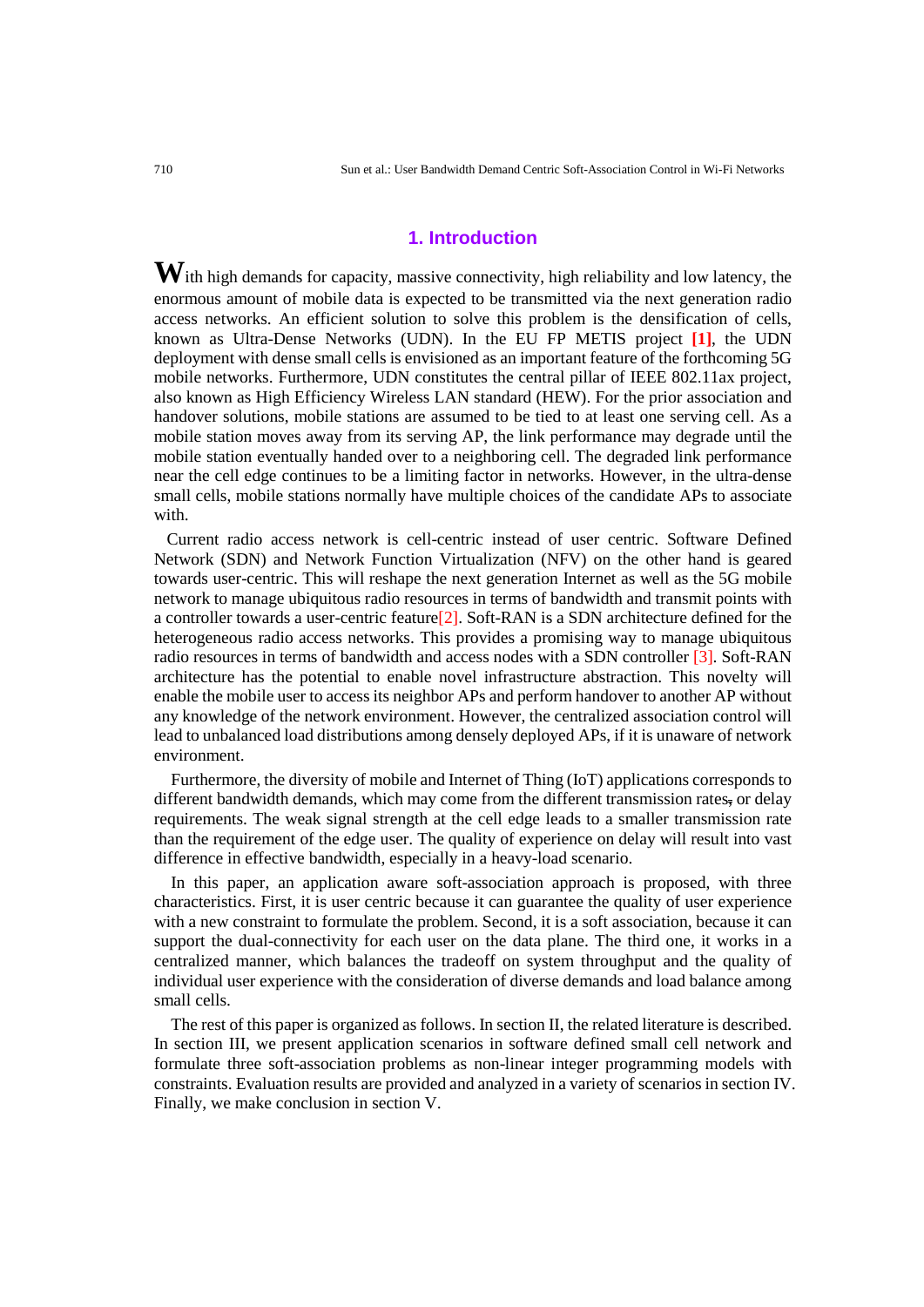#### **2. Related Work**

The concept of software defined network is proposed as one of candidate techniques for the next generation Internet as well as 5G system [2]. Openflow originally is a protocol to enable switches on wired networks programmable via a standardized interface [4]. Openflow has been standardized to reduce operation cost, simplify network management and speed up network innovation. In recent years, SDN and openflow techniques are extended from wired network to wireless network. OpenRadio provides a design to decouple control plane from data plane to support the easy migration of mobile users from one type of network to another [5].OpenRadio provides a demo that shows the seamless handover between Wi-Fi and WiMax when video is streamed with Openflow [6]. Cell-SDN enables policies for new applications in order to meet diverse subscriber needs [7]. Furthermore, SDN has already been extended to wireless mesh network  $[8]$ , IoTs  $[9]$ , and sensor networks  $[10]$ .

The investigation of user association control is very popular in Wi-Fi networks. Because IEEE 802.11 Wi-Fi network does not support centralized network management, CAPWAP protocol is well-established. This is to address this problem and to provide mobility support among different APs with a centralized controller. The basic control principle of CAPWAP protocol is based on tunnels [11]. IEEE 802.21 is referred to as a potential enabler to query link information and trigger handovers in Openflow based wireless network [12]. However, no detailed integration of IEEE 802.21 and Openflow is addressed, and the potential tradeoffs are not even discussed. There are some works done in the area of association control under the SDN architecture. The Cloud-MAC is the first centralized association control proposed for software defined wireless network $[13]$ . However, signal strength based association control may result in significantly unbalanced load among access points. The QoE-aware spectrum efficient and energy efficient user association and resource allocation scheme for video content delivery in a wireless heterogeneous network was equally proposed in [14]. They took bandwidth and energy consumption as main factors for optimization, however no exact factor for system's load balancing were presented. Moreover, they didn't practically consider the user–station distance as a factor of energy consumption. A load-aware and QoS-aware user association that jointly considers the load of each base station and the users' required data rates model were also proposed in [15]. The authors considered the almost blank subframe as a factor to reduce inter-cell interference while offloading macro-cells. But the algorithm didnot consider neither the user mobility nor the dynamic scenario where users spontaneously join or leave system. In [16], the load-aware user association scheme with QoS support in heterogeneous cellular networks was developed by defining the relaxed association indicator variables, where users choose the base station with the maximum indicator. Yet still the authors only foccused on data plane and effective load but never clearly defined the effective bandwidth. Moreover no user mobility nor dynamic scenario were considered. Similarly, all of them didn't consider multihomed user [14,15,16].

The topic of user association in the 5G network was surveyed and outlooked in [17], where different metrics have been presented for determining which specific base station should serve which user, furthermore five metrics are commonly used in this context were discussed: outage/coverage probability, spectrum efficiency, energy efficiency, QoS, and fairness. Although authors detailed clearlly the problems and weaknesses associated to previous works, they didnot suggest any solution nor model tackling any challenge in multipath user association. In [18], a cell association scheme for heterogeneous cellular networks is proposed with the effective load balancing by implementing a load-based range expansion bias at the macro base station, and dynamically adjusts the offloading effect to the current load in order to set the bias value. Though it performed well, this scheme never presented the user experience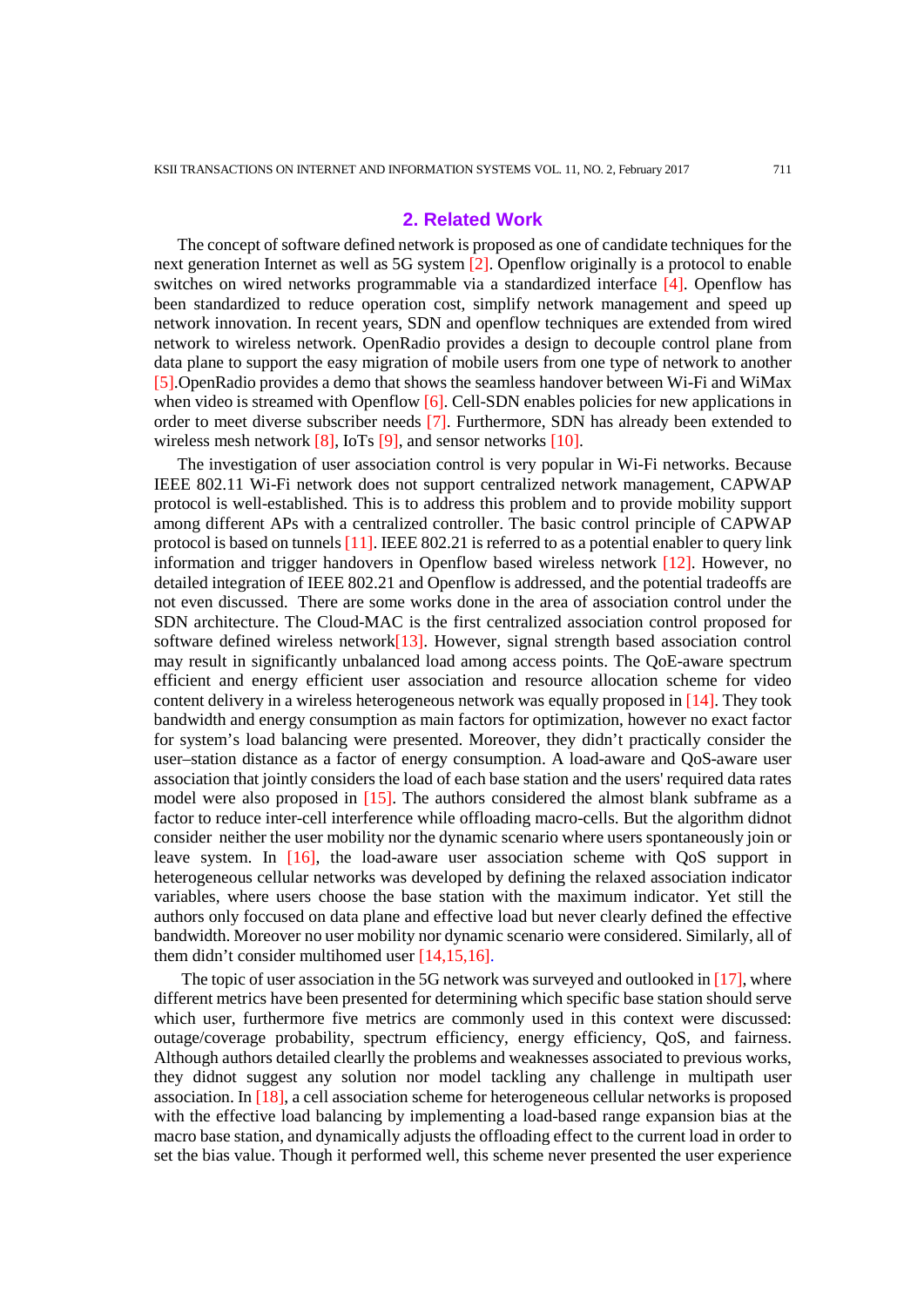in both single interface and multi-homed user, moreover no impact of new user on the system balance is clearly presented. The novel user association were proposed, where authors developed dynamic cell range expansion and fairness gain based load equalization for load equalization considered the minimum user rate and the total system's fairness gain to offload the macro base stations in [19], the algorithm performs well, however no user demands were taken into consideration nor the impact of new users on the system's load balance were studied.

In contrast, radio access virtualization and advanced cloud computational platform are proposed in the future user-centric 5G network. This is to exploit densification at both network and mobile user sides [20]. This paves the way towards overcoming the limitation of cell boundary and breaking away from the cell concept, thereby achieving cell-less radio access and getting rid of the cell-edge curse. A typical work is the dual-connectivity that has been supported for heterogeneous macro-small cells in the 3GPP Release 12[21]. An enhanced solution to this problem is known as multipath soft-association control, in which each mobile user with multiple interfaces is partially associated with a virtual cell [22]. This virtual cell is mapped to a set of multiple APs dynamically. The optimized serving AP set is transparent to mobile user. The existing user association and bandwidth allocation strategies are however proposed based on an assumption that each user has a huge bandwidth demand [23] [24]. It means that the demand of users could not be satisfied, no matter how much bandwidths are allocated proportionally to the transmission rate of users. Users can use up their allocated bandwidths. In fact, the effective bandwidth demand of each user differs vastly due to their various preferences on network applications. This is lacking in existing user association strategies. They never consider a diversity of bandwidth demands on mobile applications. Although the bandwidth demand is mentioned in  $[25]$ , it is assumed that the bandwidth demand depends on transmission rates and did not analyze user experience and traffic characteristics. In sum, the joint consideration of multipath association and diverse user demands is the main new feature in this paper.

# **3. The Proposed Approach**

#### **3.1 System model**

We present an example to illustrate how the soft-association control works in the **Fig. 1**. We consider a typical SDN based layered system architecture with a typical access controller, a macro-cell AP and multiple small-cell Transmission Points (TPs). TP is a different AP without control plane but data plane. The common control layer via a macro-cell AP is well suited to integrate different layers of frequency and spatial transmission paths. Here, multiple TPs of small-cells can offload data traffic from macro-cell. The controller collects signal strength measurements, user demands in terms of effective bandwidth for each user and load distribution among multiple TPs in small-cell radio access network. We assume the controller can assign one Virtual Transmission Point (VTP) to each user and this VTP includes at least one TP as the serving cell set for this user. This dynamic mapping from VTP to TP is transparent to mobile users. The appraisal mechanism on load balance and user demand change works via network scanning. If the analysis module detects events happened, the controller makes decision on operations of data plane, such as flow combine, split and handover. Similarly, the soft-association manager will issue the specific command to network devices on the data plane to redirect data flows of users. We use Open-flow protocol to manage the flows across network devices in the Open-flow wired backbone. The ultra-dense heterogeneous network is composed of one macro-cell and some small cells. Mobile user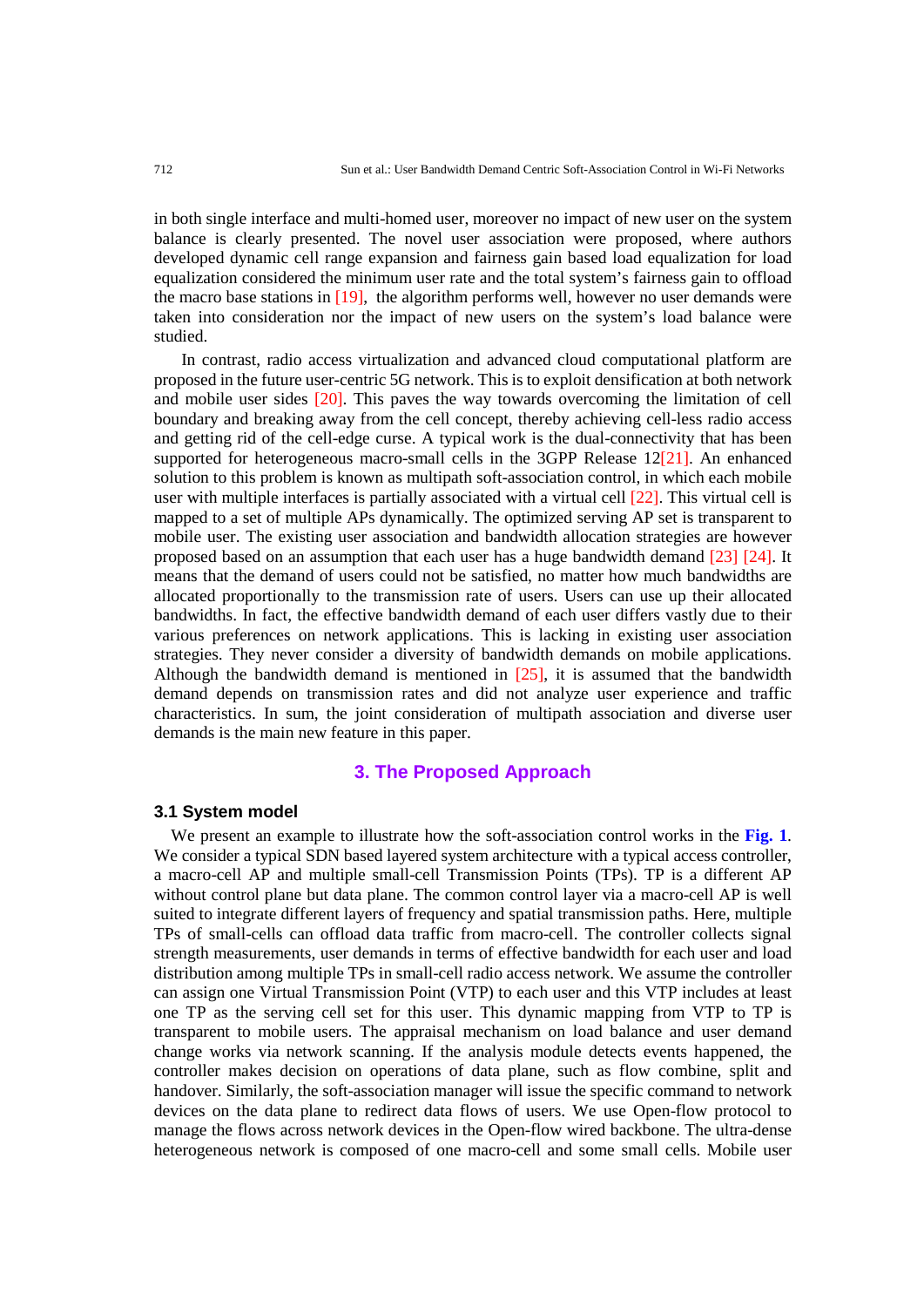connects with controller via control plane of macro-cell AP via the Secure Socket Layer (SSL). With the dual-connectivity, mobility among small cells within the same macro cell is not going to trigger handover. Each virtual cell has a VTP-ID and an optimized set of TPs dynamically.



**Fig. 1.** The virtual-cell based soft-association control

Firstly, we defined the relationship among user, TP and interface. Here we assume that each user can have T interfaces. Actually, in the simulation, T is equal to two. A user can be associated with one VTP that is mapping to several TPs, however each of those TPs can allocate no more than one interface for that user. The coefficient  $\beta_{ij}$  indicates specific association relationship between user *i* and TP *j*. We define the coefficient as follows:

$$
\beta_{ij} = \begin{cases} 1, & \text{if user is associated to TP } j, \\ 0, & \text{otherwise} \end{cases}
$$
 (1)

Where  $i=1, 2, ..., I, j=1,2,..., J$ . I is the number of users, and J is the number of TPs.

*Definition 1: Link Capacity*

Based on Shannon theory, the link capacity  $\varphi_{ij}$  from user *i* and TP *j* can be calculated as.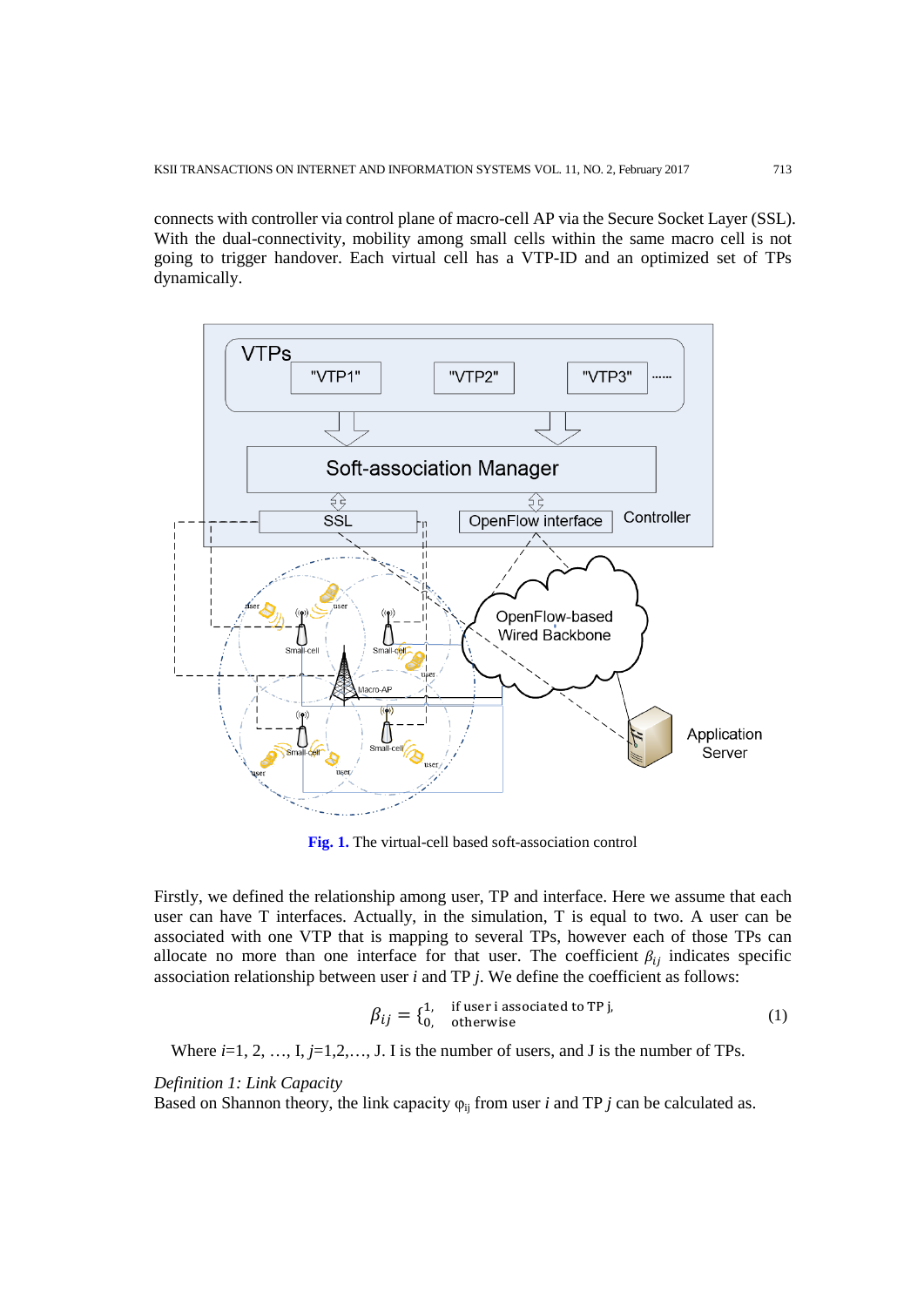714 Sun et al.: User Bandwidth Demand Centric Soft-Association Control in Wi-Fi Networks

$$
\varphi_{ij} = \frac{w_j * log2(1 + SINR_{ij})}{\partial_j} \tag{2}
$$

Where,  $w_i$  is the system bandwidth of each TP *j*.  $\partial_i$  is the load of the TP *j*, in terms of the number of mobile users. Therefore, we can get the system capacity  $\tau$  as the sum of expectation throughput of each user in this system:

$$
\tau_{total} = \sum_{i=1}^{i=I} \sum_{j=1}^{j=J} \frac{w_j * log2(1+SINR_{ij}) * \beta_{ij}}{\partial_j}
$$
(3)

We define a variable *l* to indicate the index of interfaces in the system with *i* users, which ranges from 1 to *i*\*T. In this way, we can get the expected throughput for user *i* as follows.

$$
\psi_i = \sum_{l=(i-1)*T+1}^{l=i*T} \sum_{j=1}^{j=J} \frac{w_j * log_2(1+SINR_{lj})}{\partial_j} * x_{lj}
$$
\n(4)

Where,  $x_{1i}$  is a specific association relationship between the TP *j* and the interface *l*, different with  $\beta_{ij}$ . In order to guarantee the experience of user, the expected throughput must be larger than the demand of the user *i* with *T* interfaces. For example, the bandwidth demand can be calculated with the Effective Bandwidth defined in the theory of network calculus [26]. In the Network Calculus, which is a queue theory with the traffic characteristics analysis, the effective bandwidth  $\delta$  relies on both the transmit rates  $R$  and the delay requirement  $D$ . Intuitively, the effective bandwidth sometimes depends on the transmission rate *R*, sometimes depends on the maximum packetsize *M* over the delay requirement *D*.

$$
\delta = maximum\{R, M/D\} \tag{5}
$$

However, the *signal interference and noise ratio(SINR)* values in equation (2) are not available in Wi-Fi networks. Similar to the work in [27], transmissions in each cell would be independent of other cells using orthogonal channels. The background noise is constant, i.e. typical white noise follows the Gaussian distribution with a constant mean. Therefore, we consider the expectation throughput replaced by the so-called equivalent goodput with the Received Signal Strength Indicator (RSSI) measurement in Wi-Fi network.

# *Definition 2: Equivalent Goodput*

The equivalent goodput is a proportion of the theoretical upper-bound capacity, which is expressed by the Shannon-like equation:

$$
Goodput = c * w_j * log2(a + b * r_{ij})
$$
\n(6)

Where, a, b, c, are coefficients to be decided. We use the nonlinear least squares curve fitting in MATLAB to fit this equation with the observed data to decide them. This model suits the tendency of the observed instantaneous goodput and approaches the mean of goodput well. Then, we formulate the problem of multipath user association as a model of non-linear integer programming, which is shown in section 3.2, 3.3 and 3.4. In the formulation 1, we assume a user can use one or two interfaces alternatively for transmission in an adaptive manner, which is allocated by the controller. In the formulation 2, we assume a user can only use single path transmission. In the formulation 3, one user can only use its maximum number of interfaces, T, to transmit its information. Both formulation 2 and formulation 3 are evolved from formulation 1.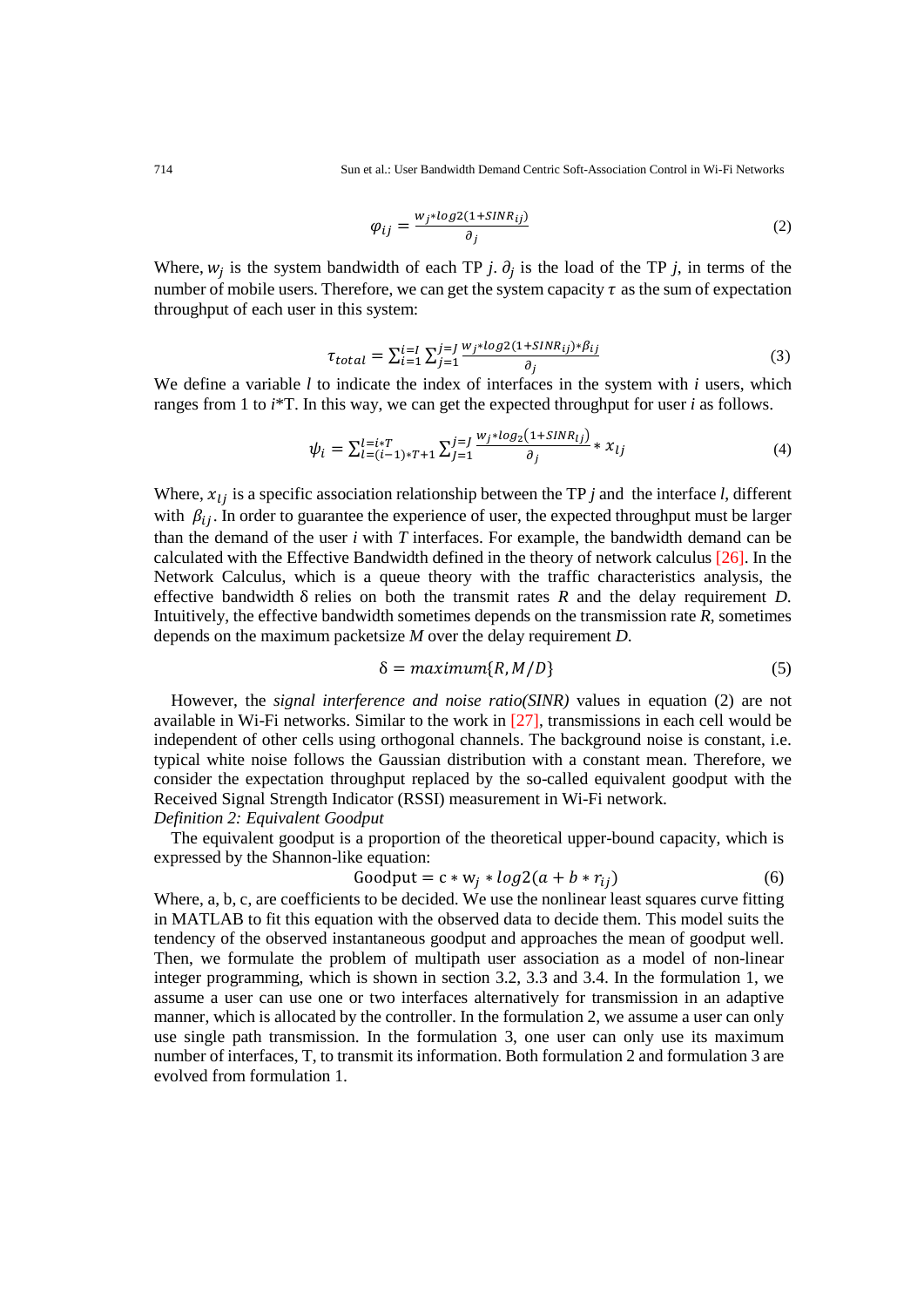# **3.2 Formulation 1: Adaptive multipath method**

A soft-association controller makes the decision on single-path or multipath transmission for each user. This is with the goal to maximize system capacity for all users with multiple interfaces via a soft-association control method. We formulate an objective function in the equation  $(7)$  and a set of constraint conditions from equation  $(8)$  to equation  $(13)$  as a non-linear integer programming model. The solver of branch and bound is used in our simulation with the support of MATLAB toolbox. Though computational complexity for a large scale network may impose a challenge to the algorithm, the network of TPs can be divided into independent small groups and be computed in parallel.

$$
max \tT = \sum_{l=1}^{l=I*T} \sum_{j=1}^{j=J} \frac{w_j * log2(a + b * r_{lj}) * x_{lj}}{\partial_j}
$$
(7)

$$
\partial_j = \sum_{l=1}^{l=l*T} x_{lj} \tag{8}
$$

$$
\sum_{j=1}^{j=J} x_{lj} \le 1 \quad \forall \ l \in [1, I * T]
$$
\n
$$
(9)
$$

$$
\sum_{l=i*T-T+1}^{l=i*T} x_{lj} \le 1 \quad \forall (i,j) \in ([1,I],[1,J]) \tag{10}
$$

$$
\sum_{l=i*T-T+1}^{l=i*T} \sum_{j=1}^{j=j} \frac{w_j * log2(a+b*r_{lj})}{\partial_j} * x_{lj} \ge \delta_i \quad \forall \ i \in [1, I]
$$
 (11)

$$
\sum_{l=1}^{l=l*T} x_{lj} \geq floor(I/J) \quad \forall j \in [1, J]
$$
\n(12)

$$
\forall x_{lj} \in \{0,1\} \tag{13}
$$

where, Equation (8) means the number of users on one TP is the sum of elements on a column of association matrix. Equation (9) indicates that one interface can only be associated with one TP. Equation (10) assumes that T interfaces on the user *i* cannot be associated with a common TP at the same time. Equation (11) indicates the link capacity for the user *i* should be larger than its required bandwidth  $\delta_i$ . In the equation (3), the variable *l* is defined as the index of interface in the whole system with *I* users, which ranges from 1 to *i*\*T. We assume each user has T interfaces. Therefore, the index of interfaces for the user *i* ranges from (*i*\*T-T+1) to (*i*\*T). Here, T is common for all of users. Equation (12) balances the load distribution on multiple TPs. It assumes the number of users associated with each TP must be less than the average load capacity of the whole system, which depends on the ratio of user number and TP number. The function of  $floor(A)$  rounds the elements of A to the nearest integer less than or equal to A. Equation (13) indicates variables in the association relationship matrix can be 0 and 1, therefore this is integer programming of 0-1 programming problem.

#### **3.3 Formulation 2: One-path method**

In order to show the advantage of adaptive soft-association method, we define another formulation for the soft-association problem and assume a single interface can be used. The soft-association controller still makes decision in a centralized manner. Equation (14) still keeps the same objective function as with Equation (7) in formulation 1. In this new formulation, we replace Equation (9) and Equation (10) with a new constraint Equation (16). Equation (16) indicates that a single interface can be used for the user  $i$  in this formualtion. The formulation 2 is defined with Equation (14)- (19):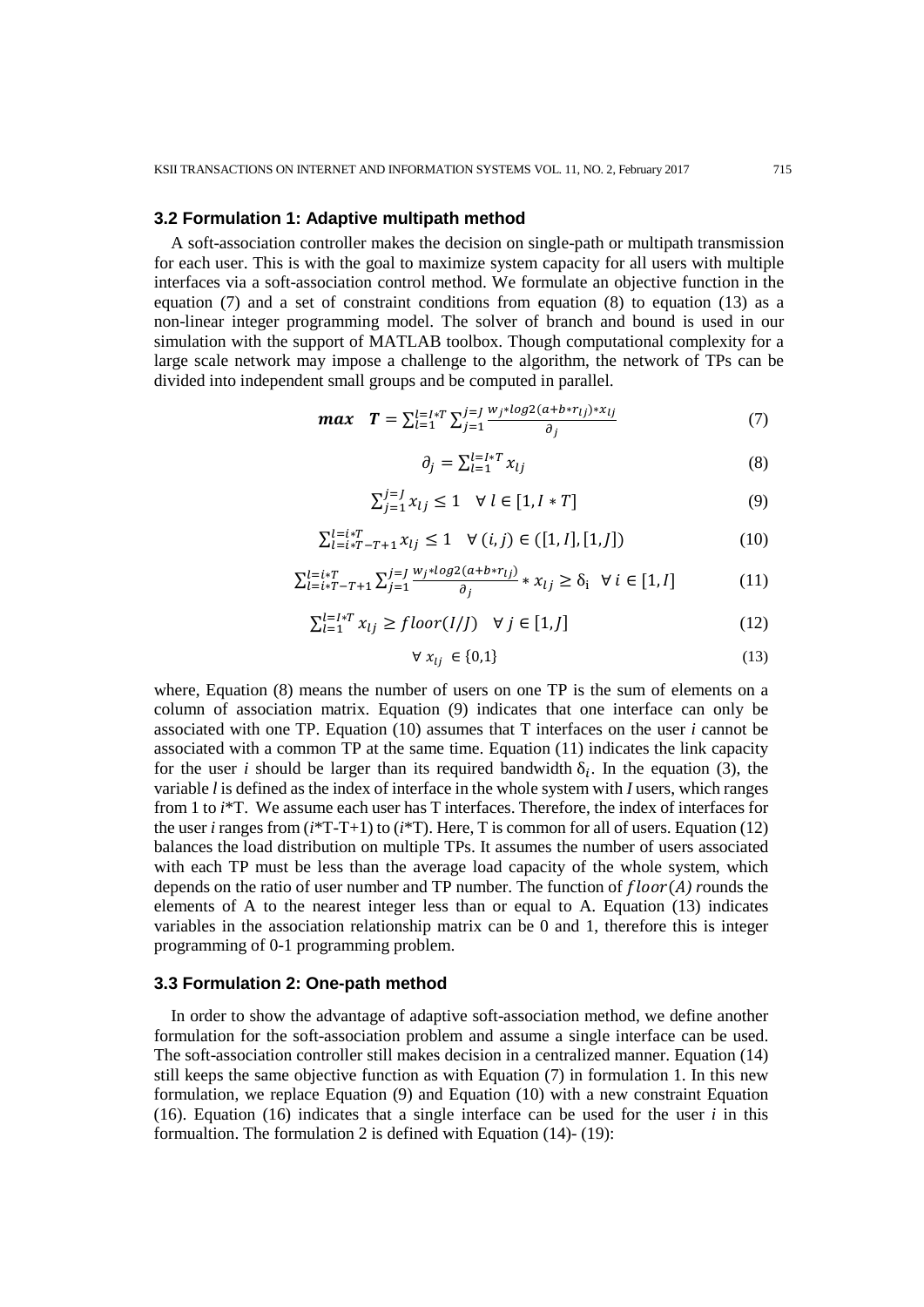$$
max \t T = \sum_{l=1}^{l=I*T} \sum_{j=1}^{j=J} \frac{w_j * log2(a + b * r_{lj}) * x_{lj}}{\partial_j}
$$
 (14)

$$
\partial_j = \sum_{l=1}^{l=l*T} x_{lj} \tag{15}
$$

$$
\sum_{l=i*T-T+1}^{l=i*T} \sum_{j=1}^{j=J} \chi_{lj} = 1 \quad \forall \ i \in [1, I]
$$
 (16)

$$
\sum_{l=i*T-T+1}^{l=i*T} \sum_{j=1}^{j=J} \frac{w_j * log2(a+b*r_{lj})}{\partial_j} * x_{lj} \ge \delta_i \quad \forall \ i \in [1,1]
$$
 (17)

$$
\sum_{l=1}^{l=1*T} x_{lj} \ge \text{floor}(I/J) \ \forall j \in [1, J]
$$
\n(18)

$$
\forall x_{lj} \in \{0,1\} \tag{19}
$$

# **3.4 Formulation 3: T-path method**

In the problem formulation 3, we assume all of the *T* interfaces for each user should be used in order to satisfy its bandwidth demand. In this method, T interfaces must be associated with *T* TPs for each user. The new formulation replaces Equation (9) in the formulation 1 with Equation (22), which has a different range of index *l*. This formulation is a non-linear integer programming problem. In the simulation, T is set as two, so it is a *two-path* method.

$$
max \t T = \sum_{l=1}^{l=I*T} \sum_{j=1}^{j=J} \frac{w_j * log2(a+b*r_{lj}) * x_{lj}}{\partial_j}
$$
 (20)

$$
\partial_j = \sum_{l=1}^{l=I*T} x_{lj} \tag{21}
$$

$$
\sum_{j=1}^{j=J} x_{lj} = 1 \quad \forall \ l \in [1, I * T]
$$
 (22)

$$
\sum_{l=i*T-T+1}^{l=i*T} x_{lj} \le 1 \quad \forall (i,j) \in ([1,I],[1,J]) \tag{23}
$$

$$
\sum_{l=i*T-T+1}^{l=i*T} \sum_{j=1}^{j=J} \frac{w_j * log2(a+b*r_{lj})}{\partial_j} * x_{lj} \ge \delta_i \quad \forall \ i \in [1, I]
$$
 (24)

$$
\sum_{l=1}^{l=l*T} x_{lj} \ge \text{floor}(I/J) \quad \forall \ j \in [1, J]
$$
\n
$$
(25)
$$

$$
\forall x_{lj} \in \{0,1\} \tag{26}
$$

# **3.5 Algorithm: Graph partition**

With the fact of computational complexity, we generate subgraphs by graph partition using the KLA (Kernighan Lin Algorithm), which is explained by authors in [20]. When an optimized graph partition for a large-scale cellular network is finished, we solve the non-linear integer-programming model by a branch and bound algorithm to optimize the user association for each small-portioned network. Starting our partitioning, we begin with finding TPs in good cooperation in a partition by calculating their Bonding Level (BL). We define the bonding level in a pair of TPs [20],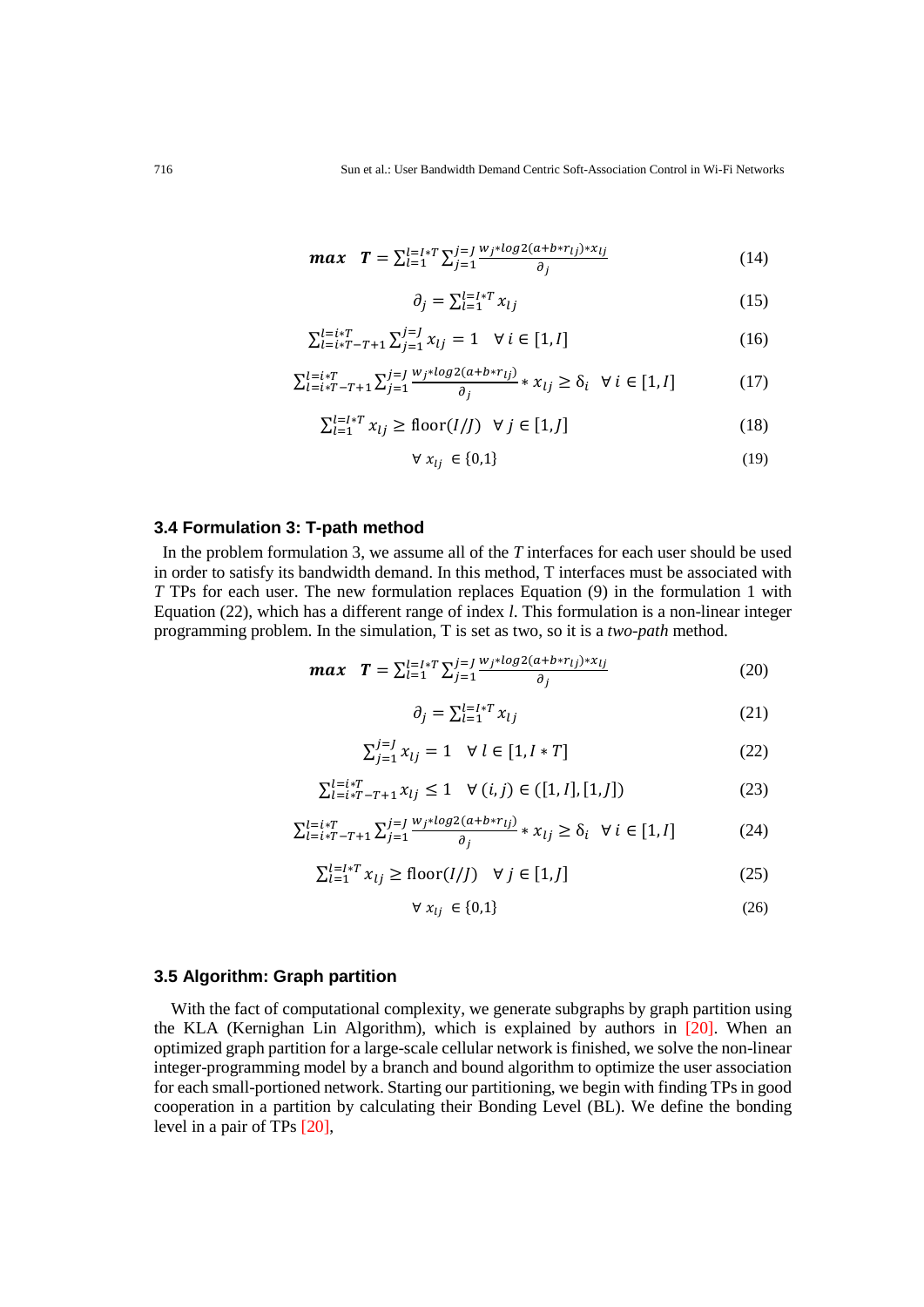$$
e_{g,h}^* = \sum_{k \in TP(g)} f_k \frac{P_{k,g}}{P_{k,h}} + \sum_{k \in TP(h)} f_k \frac{P_{k,h}}{P_{k,g}}, \ \forall g,h
$$
 (27)

Where  $e_{g,h}^*$  is the bonding level of  $(g,h)$  TPs pair.  $f_k$  is the weight of user *k*, associated with for TP *g* or *h*. In fact,  $f_k$  is a function for *k*,  $P_{k,q}$  is the RSSI of TP *g* at user *k*, and TP (*g*) is the set of users that are associated with TP *g*. By considering explicitly the load of TP in terms of the number of users to be connected, we defined the BL of each pair of TPs in a subgraph and therefore we measured the cooperation level in a partition as follow.

$$
e_{g,h} = \sum_{k \in TP(g)} \frac{1}{n_g} * \frac{p_{k,g}}{p_{k,h}} + \sum_{k \in TP(h)} \frac{1}{n_h} * \frac{p_{k,h}}{p_{k,g}}, \forall g \neq h, \forall k
$$
 (28)

Where TP *g* and TP *h* are two arbitrary vertices in the graph G, and  $e_{a,h}$  is the bonding level between TP *g* and TP *h*. The TP(*g*) and TP(*h*) are sets of users associated to TP *g* and TP *h* respectively. Then,  $n_a$  and  $n_h$  denote the load of the TP g and the TP h respectively.  $P_{k,a}$  and  $P_{k,h}$  denote the RSSI value received by the  $k^{\text{th}}$  user from the TP *g* and the TP *h* respectively. The equation (29) indicates that any graph G is partitioned into two subgraphs  $G_1$  and  $G_2$  with an equal size. We define a function *gain* as

$$
gain(\hat{g}, \hat{h}) = (\sum_{t \in G_1} e_{\hat{g},t} - \sum_{t \in G_2} e_{\hat{g},t}) + (\sum_{t \in G_2} e_{\hat{h},t} - \sum_{t \in G_1} e_{\hat{h},t}) - 2 * e_{\hat{g},\hat{h}},
$$
(29)  

$$
\hat{g} \in G_1, \hat{h} \in G_2
$$

Where,  $\hat{g}$  and  $\hat{h}$  are two arbitrary vertices in the G<sub>1</sub> and G<sub>2</sub> respectively. The gain $(\hat{g}, \hat{h})$  means the brought gain to swap  $\hat{g}$  and  $\hat{h}$ , in which the new cost function is calculated based on the distance between the sum of bonding levels inside a subgraph and the sum of bonding levels outside a subgraph.

The algorithm description of the KLA-based graph partition is shown in the **Fig. 2**. In the first step, we first compute the RSSI values between user *k* and all of TPs, which are taken as the raw data set to do the graph partition. In the step 2, we draw a weighted graph G, which takes each TP as the vertex, and the BL  $e_{g,h}$  in the equation (28) as the edge for TP *g* and TP *h*. The goal of the proposed algorithm is trying to partition the graph G into two disjoint subgraph  $G_1$  and  $G_2$  of equal size, in such way that minimizes the sum of the edge weights across the subgraph  $G_1$  and  $G_2$ . The algorithm iterates and improves a partition using a greedy strategy to pair up vertices of  $G_1$  and vertices of  $G_2$ , so that exchange of the paired vertices from one group to the other group will improve the sum of the partition gain defined in the equation (29). After vertices matching  $\{(\hat{g},\hat{h})\}$ is found, that leads to a maximized  $C_n$ , as shown in the **Fig. 2**, it then swaps two vertices in the selected  $\nu$  pairs. Then, step 3 is repeated until no improvement can be got on the sum of gains. In step 4, repeat the operations in step 2 and 3, G finally can be partitioned into  $\lambda$  sub-graph and the maximum number of vertexes for each sub-graph will be limited to a small threshold.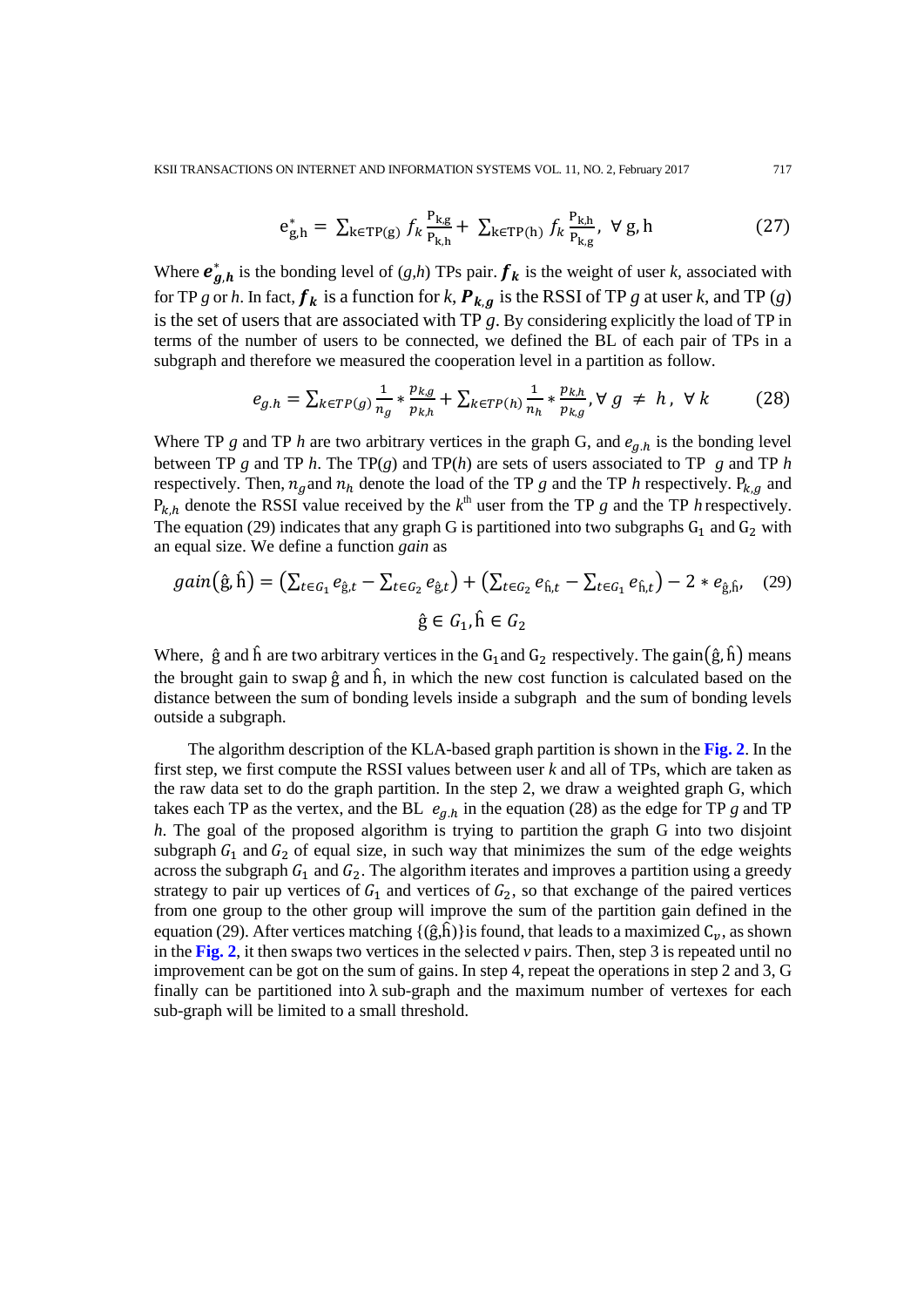#### **KLA-based graph partitioning method**

**Step 1**: Acquire RSSI value that between TP h or g and user k in a graph **Step 2**: TPs is considered as a graph Vertices, Calculate the  $e_{\varrho,h}$  from Eq(28) as the graph edge weight between g and h; g and h represent any vertices in the graph **Step 3**: Divide the network that need to partition into 2 sub-graph  $G_1$  and  $G_2$ **For** i:= 1 to  $y/2$ , that y is the number of TPs from the unlocked(unexchanged) vertices, choose a pair( $\hat{g}$ ,  $\hat{h}$ ) that  $\hat{g} \in G_1$ ,  $\hat{h} \in G_2$  s.t. *gain* ( $\hat{g}$ ,  $\hat{h}$ ) is largest. exchange ĝ and ĥ. lock ĝ and ĥ. let  $gain_i = gain(\hat{g}, \hat{h})$  from the formula(29).  $C_i = C_{i-1} + gain_i$ find the v s.t.  $C_v$  is maximized. switch the first v pairs. **Repeat** Step 3 until there is no improvement( $\Delta C = 0$ ) **Step 4**: **Repeat** step 2, step 3 until there is the number of TP every sub-graph is lower than a threshold value **INPUT**: A pair of sets {set(*TP*), set(*user*)}, **OUTPUT**: λ pairs of sets.  ${\{set(TP), set(user)\}}^1$ ,  ${\{set(TP), set(user)\}}^2$ , ..., ${\{set(TP), set(user)\}}^2$ 

**Fig. 2.** KLA-based graph partitioning method

In order to show the advantage of KLA-based graph partitioning method, we introduce another graph partition based on geometry, which divides the whole zone into sub-zone equally and group the users based on their position distribution. With such a simple intuition, we evaluate the different graph partitioning methods with simulations.

**Geometry-based graph partitioning method**

**INPUT**: A pair of sets {set(*TP*), set(*user*)},

**Step 1**: Divide the entire area into  $\lambda$  subareas with equivalent size randomly,

**Step 2**: Calculate the coverage of each subareas,

**Step 3**: Compare the location of each node(*TP* or *user*) and the coverage of

subareas, Determine which subarea the node(*TP* and *user*) falls in;

**Step 4**: **Repeat** step 3 until every *TP* or *user* has been processed.

**OUTPUT**: λ pairs of sets.

 $\{set(TP), set(user)\}^1$ ,  $\{set(TP), set(user)\}^2$ , ..., $\{set(TP), set(user)\}^2$ 

**Fig. 3.** Geometry-based graph partitioning method

# **4. Experimental Results and Analysis**

# **4.1 Scenario Configuration**

In order to evaluate the performance of the proposed adaptive soft-association control approach. The simulation is done in a scenario of small cell Wi-Fi networks. It can be extended to other heterogeneous wireless network. With the consideration on computation complexity of the non-linear integer programming, we assume a large scale network of TPs can be divided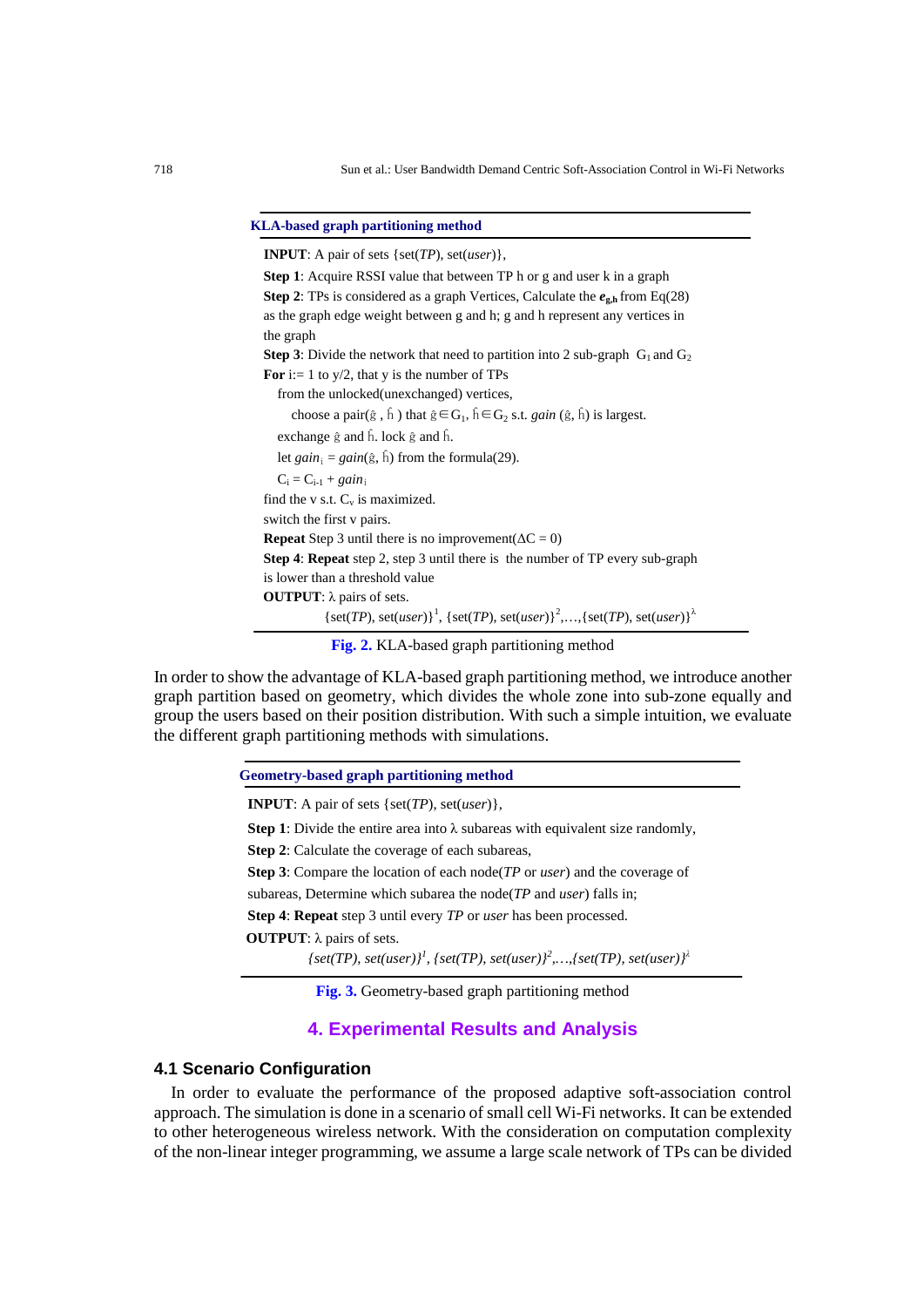into groups in a small scale. In this case, three independent cells are deployed in an indoor scenario. Here, we assume each user has two interfaces. The system bandwidth of each TP is 20MHz, and three TPs are deployed in the center of an area with a fixed distance 34 meters, as shown in the **Fig. 4**.

In the MATLAB simulation, we take an indoor office as the application scenario. First, we get the real measurements in our office for Wi-Fi networks. The real measurements include RSSI, SINR, and link throughput. We develop a simple signal measurement application on andriod system for mobile phone MIUI 6, which is based on Android OS 4.4, and its CPU is Snapdragon 801 MSM8974AC. We get the RSSI measurements and the SINR measurements based on the class *wifiInfo*, provided by Android system. We measure the link throughput in terms of *bit\_ per\_second* with *iperf tool*.

#### *WifiManager wifi\_service = (WifiManager)getSystemService(WIFI\_SERVICE);*

#### *WifiInfo wifiInfo = wifi\_service.getConnectionInfo();*

We calculate the coefficients *a*, *b* and *c* in Equation (6) based on the curve fitting. Finally, we generate the RSSI values based on a path-loss model.

$$
RSSI = Pt - Shadowing - PathLoss
$$
 (27)

Where, the transmit power Pt is -10dBm, and M is a random value for the shadowing effect because of the obstacles, which ranges from 0 to 40 in dB. The PathLoss model is set up for our office enviroments based on real RSSI measurements:

$$
PathLoss = 20lg(F) + 20lg(distance) + 32.4
$$
\n(28)



**Fig. 4.** Scenario configuration for a small-scale network

Where, F is equal to 2.4GHz, *distance* is the distance between the user and one of TPs. We evaluate our approach in three cases: edge/central users, homogeneous change of user demands, and heterogeneous user demands. Two metrics defined for evaluation are system throughput and individual throughput. A common configuration list is given in the **Table 1**.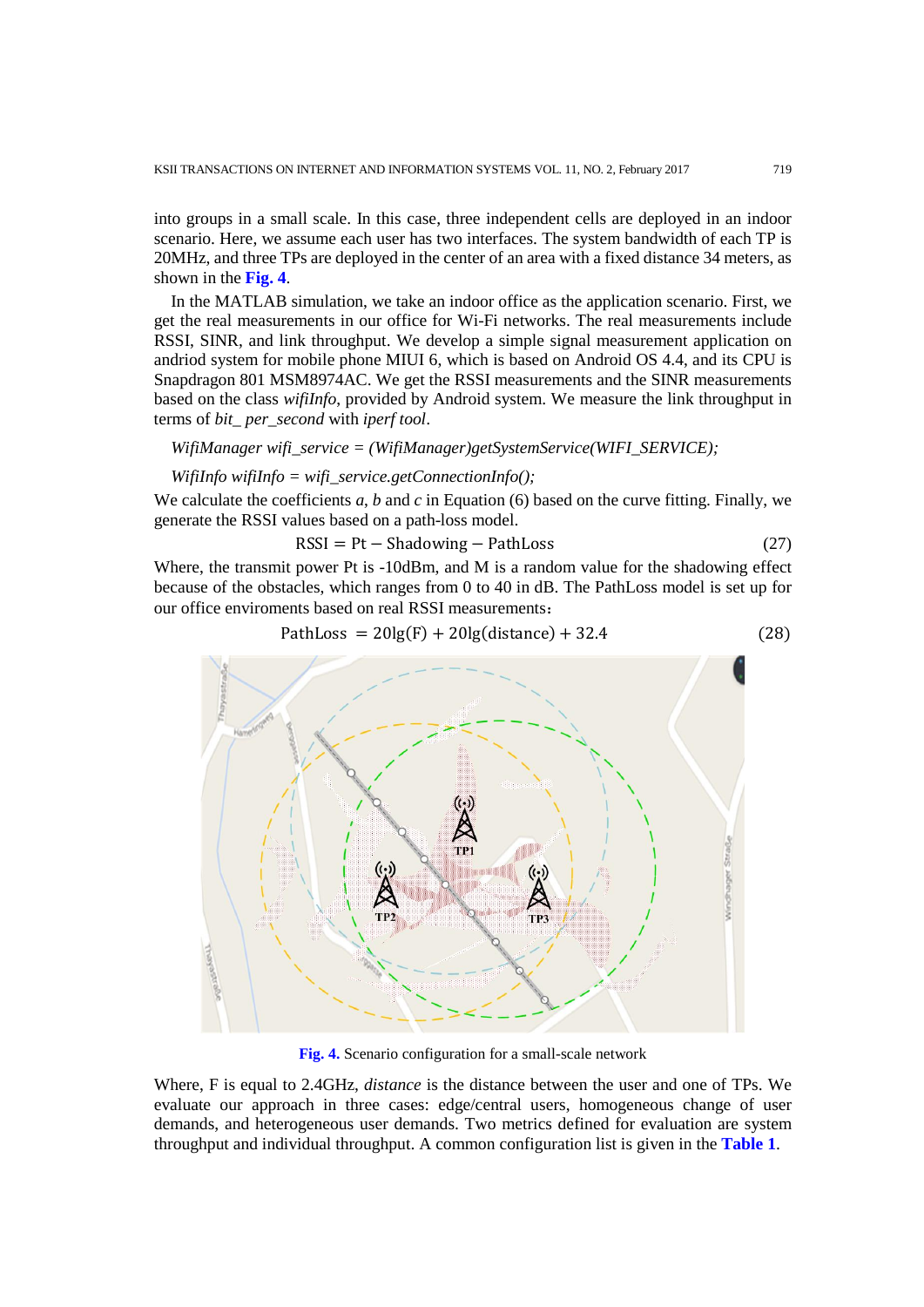| <b>THUR I:</b> I THY IMETERD COTTITOUN ITIOT |          |  |  |  |
|----------------------------------------------|----------|--|--|--|
| Parameter with units                         | Values   |  |  |  |
| Number of TPs J                              | 3        |  |  |  |
| Number of users I                            | 9        |  |  |  |
| Number of interface T                        | 1 or 2   |  |  |  |
| Radius of coverage (meter)                   | 150      |  |  |  |
| Distance of neighbor TPs(meter)              | 34       |  |  |  |
| Frequency band(GHz)                          | 2.4      |  |  |  |
| Transmit power(Pt, dBm)                      | $-10$    |  |  |  |
| Shadowing effects(dB)                        | (0, 40)  |  |  |  |
| Bandwidth (MHz)                              | 20       |  |  |  |
| The coefficient a                            | 1.733    |  |  |  |
| The coefficient b                            | 0.005429 |  |  |  |
| The coefficient c                            | 5        |  |  |  |
| RSSI threshold for Edge user (dBm)           | $-120$   |  |  |  |
| RSSI threshold for Central user(dBm)         | -90      |  |  |  |
|                                              |          |  |  |  |

|  |  | <b>Table 1. PARAMETERS CONFIGURATION</b> |  |  |
|--|--|------------------------------------------|--|--|
|--|--|------------------------------------------|--|--|

# **4.2 Coefficient Fitting**



**Fig. 5.** The model fitting with real measurements

We follow the methodology provided in [10] and set up an approximate model between RSSI and SINR measurements, as shown in the **Fig. 5**. The unknown coefficients of *a*, *b* and *c* are calculated with MATLAB.  $a=1.733$ ,  $b=0.005429$ ,  $c=5.0$ . Then, the real RSSI measurements are used to fit the goodput in the equation (6). The comparison of model fitting and real measurement is shown in the **Fig. 5**. The real measurements match the fitting curve very well. Therefore, the value of a, b and c can be used in simulation to evaluate the performance of our proposed algorithms.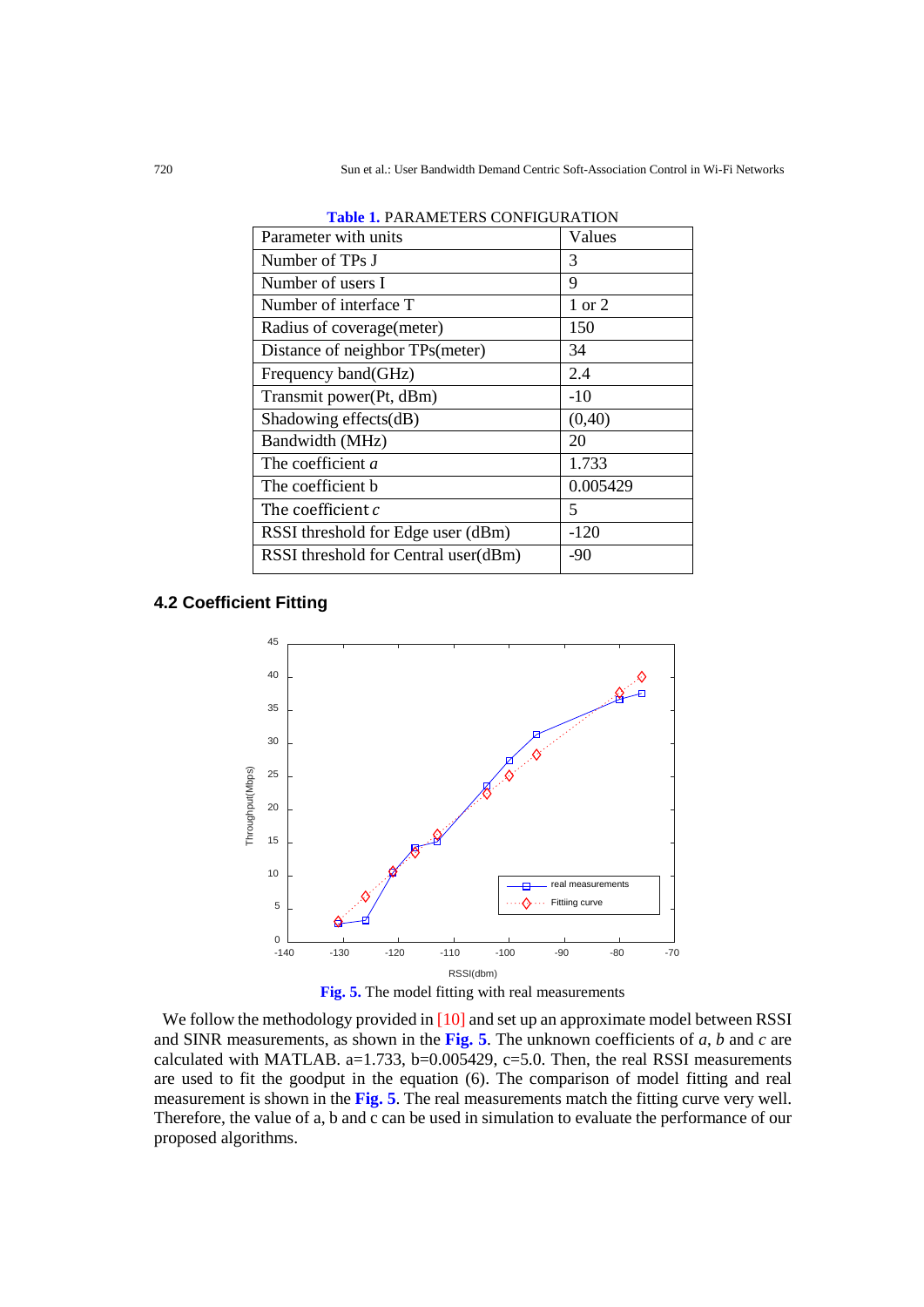# **4.3 Case study: Edge/Central users without Load balance**

Initially, we mimic the work of Cloud-MAC proposed in [13] in this use case. We delete the constraints of Equation (12), (18), and (25) in the proposed formulation. We assume all of the mobile users have one flow, and each flow has a common effective bandwidth 0.5Mbps. The performance of the three proposed models are appraised. We consider the distribution of users in two scenarios. One scenario assumes all of users are edge users with RSSI less than -120dBm. The results for edge users are shown in the **Fig. 6 (a)**. The other scenario assumes that all of users are central users with RSSI more than -90dBm. The results for central users are shown in the **Fig. 6(b)**. Here, the definition of threshold for the edge user and the central user are not the standard parameters. However, they are the token to identify and differentiate the user demands on the bandwidth. Based on the equation (6), we try to create a scenario with the edge users, whose RSSI values are less than -120dBm. Their bandwidth demand cannot be met with one-path association. Therefore, they resort to multipath association. However, for the central users, whose RSSI values greater than -90dBm, their bandwidth demand can be easily satisfied with the one-path association. We can calculate RSSI based on pathloss model with a shadowing effect in a range of 0~40dB. The bandwidth demand of users can not be met for edge users, shown in the **Fig. 6(a)** and **Fig. 7(a)**.

In two scenarios above, the adaptive soft-association method performs better on system capacity than the other two. On individual capacity, the soft-association has not achieve better performance than the other two. Furthermore, it achieve the best system throughput by maximize the capacity for one of the stations, e.g. station 2 in the **Fig. 6(a)** and station 6 in the **Fig. 6(b)**. The objective function tries to maximize the system capacity by satisfying the station with the best RSSI value leading to unbalanced load distribution among multiple TPs. This unbalanced load distribution accounted for a lot of rounds in our observations. The constraint of load balance is therefore necessary in our proposed model of soft-association.

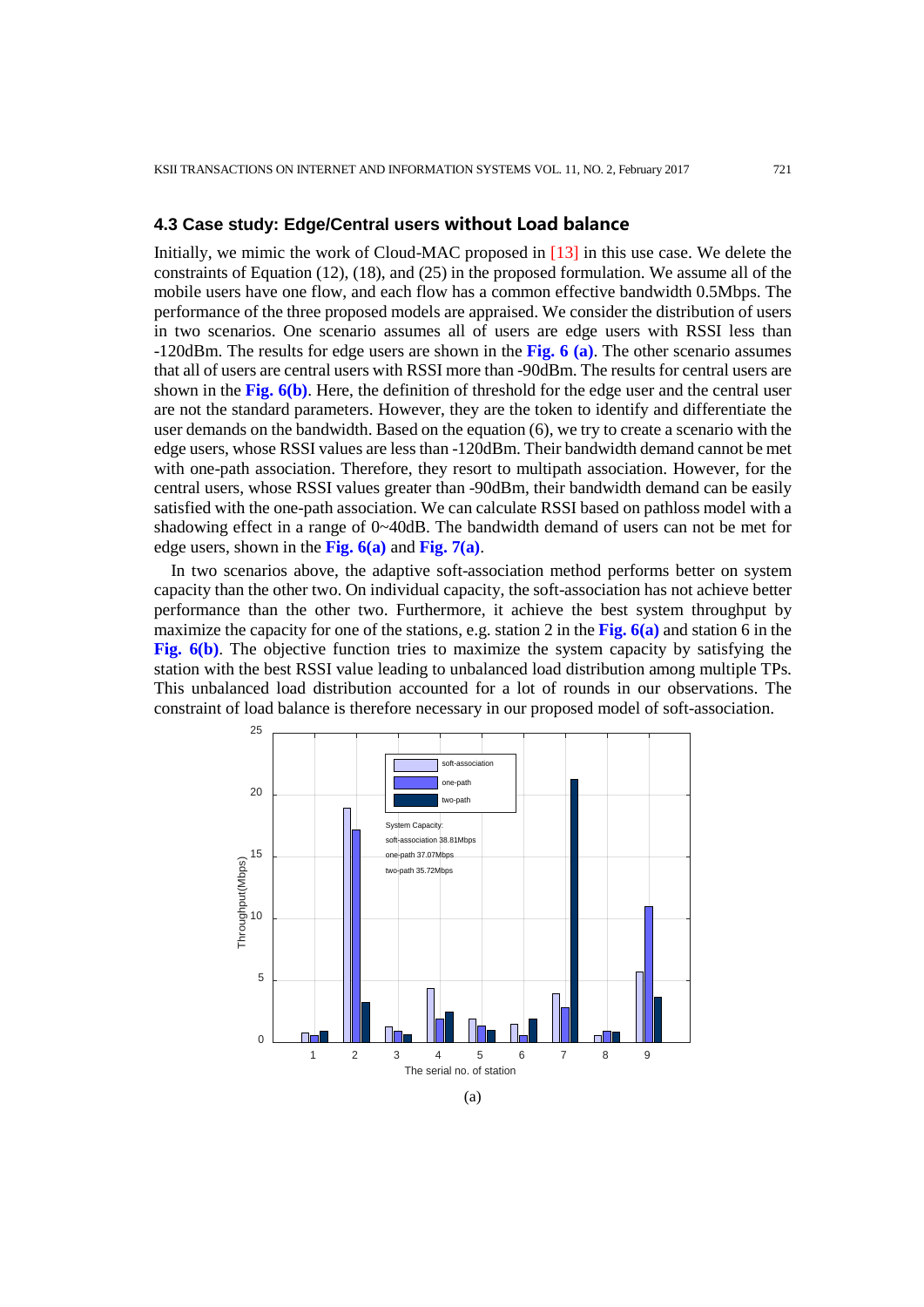

**Fig. 6.** Edge vs central users without load balance



# **4.4 Case study: Edge/Central users with Load balance**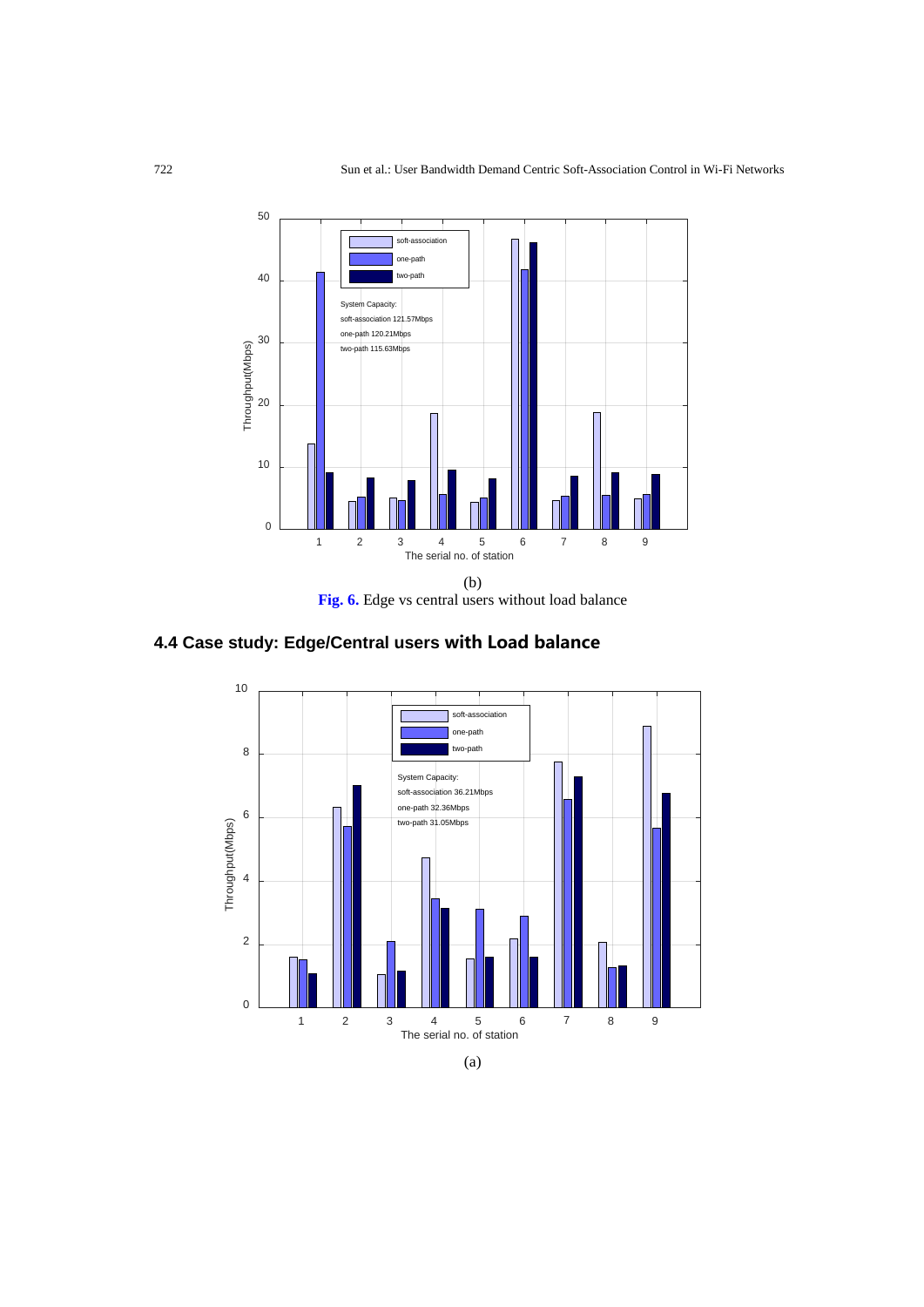

**Fig. 7.** Edge user vs Central user with load balance

In this case, a constraint for load balance is added, e.g. Equation (12), (18) and (25). The load is modeled with the number of stations for each TP, which is reasonable with an assumption that each station has one flow. The results are shown in the **Fig. 7 (a)** and **(b)**. It still shows that the adaptive soft-association performs better than the other two on system capacity. It achieves a better performance on individual experience and fairness because it guaranteed load balance. The improvement however is achieved with a little price of system capacity.



# **4.5 Case study: Homogeneous user demands**

**Fig. 8.** Trade-off of system capacity and individual user experiences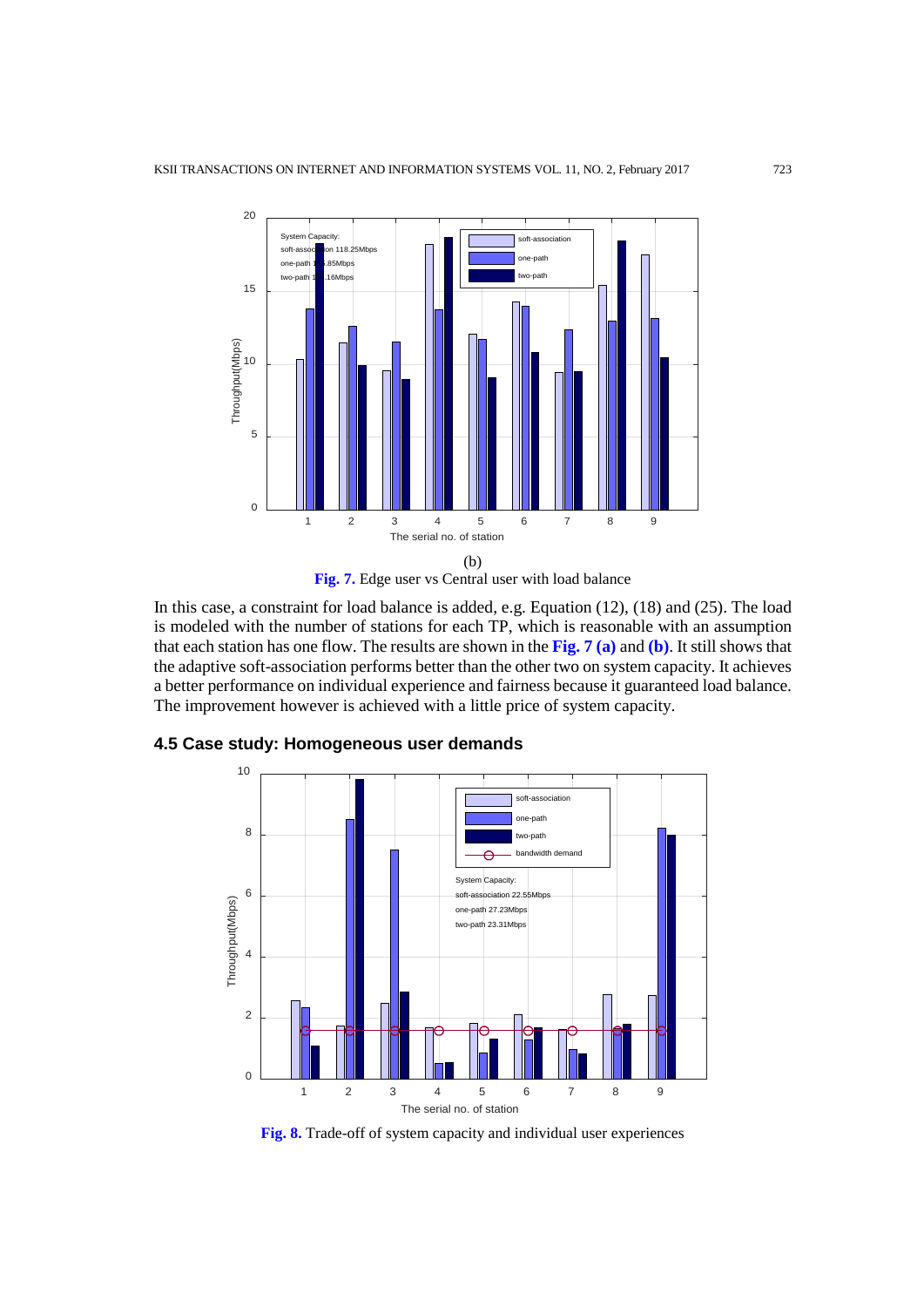Based on the results provided above, it seems the adaptive soft-association is not worse than the centralized association with fixed one-path or two-path. However, it is always true, if we increase the bandwidth demands of each user from 0.5Mbps to 1.6Mbps for edge users. Till now, we still assume each station has a common bandwidth demand. Unfortunately, Formula 2 and 3 often can not find the solution because of the limitation on the number of connectivities. The adaptive soft-association however, always works in a flexible manner. For this, we assume the initial association control doesn't consider user demands as long as it doesn't have applications running yet. The constraint of Equation (17) and (24) will be deleted. The results in the initial association are taken as the solution, when Formula 2 and 3 can not get a solution. In such a situation, the centralized one-path and two-path can achieve the improved system capacity but individual bandwidth requirement cannot be guaranteed. As shown in the **Fig. 8**. The adaptive soft-association control therefore performs better on the guarantee of individual bandwidth demand.

#### **4.6 Case study: Heterogeneous user demands**

In this case, we consider the scenario of heterogeneous bandwidth demand resulted by the latency requirements. The effective bandwidth δ depends on parameters *M, D* and *R*. We take the *elephant* flows as an example, e.g. interactive video services. We assume the packet size is set as  $M = 1 \times 10^4$  bits. The delay requirements for each flow  $D_i$  are set as [2, 4, 6, 8, 12, 16, 20, 50, 100] in million-seconds, R is set as 0.5Mbps in this case. The effective bandwidth  $\delta$  is calculated as [5, 2.5, 1.67, 1.25, 0.91, 0.625, 0.5, 0.5, 0.5] in Mbps. Similar to the case of homogenous user demand, when the centralized one-path and two-path methods cannot find a solution, the results of the initial association can be adopted. Results are shown in the **Fig. 9**. The one-path RSSI based association cannot meet the requirements for flows 2 and 3. The two-path association approach could not meet the requirements of quality of service for flows 2, 3 and 9. The proposed adaptive multi-path soft-association achieves a better performance on both the system throughput and individual demand on quality of service.



**Fig. 9.** Heterogeneous user demands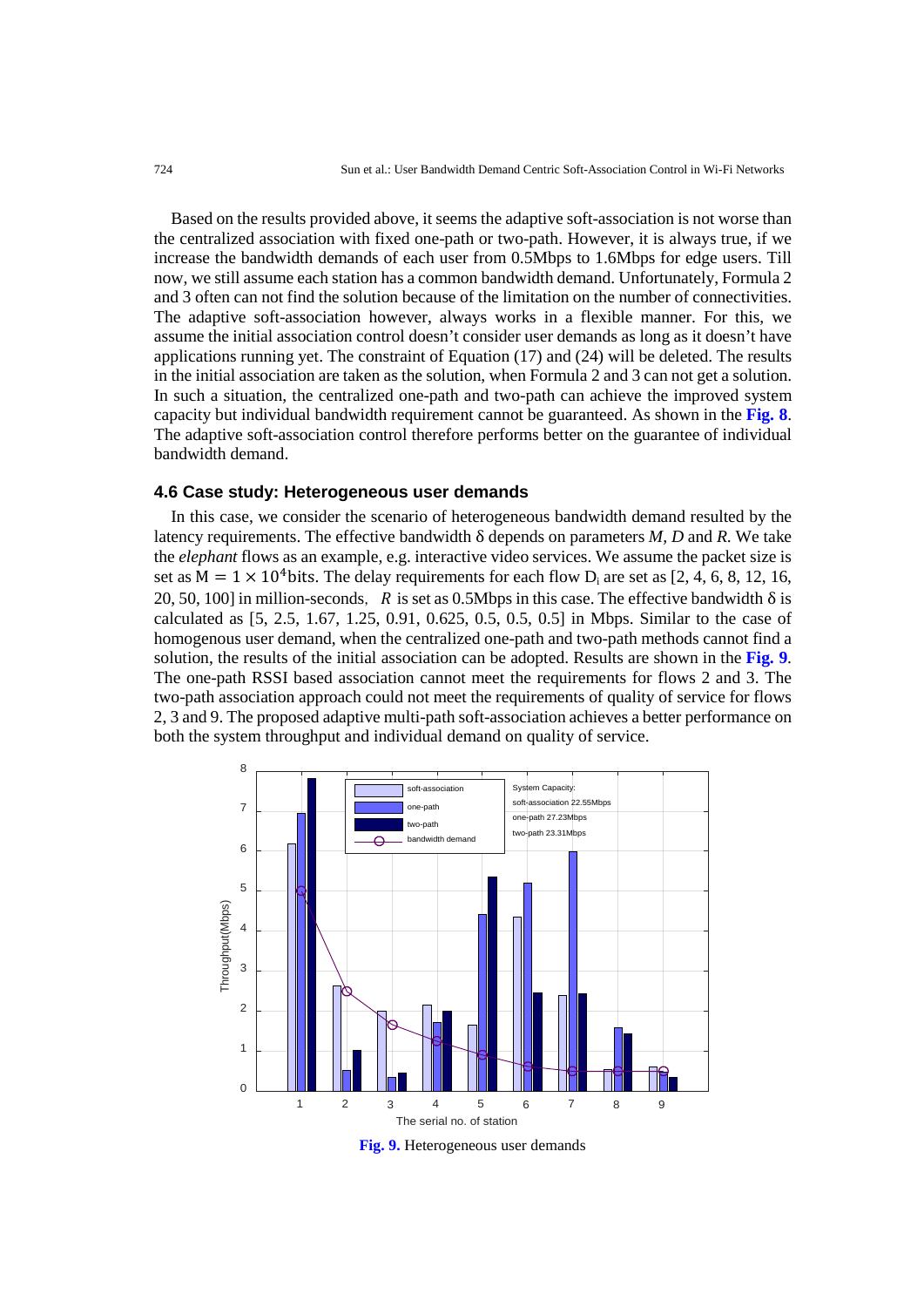# **4.7 Case study: Mobility scenario**

In this use case, we assume a user moving on a predetermined route and the other eight users keep the initial location without movement. We take some position samples on this route to observe the operations of data flow for the moving user. The set of sample positions is defined as (50,50), (100, 100), (150, 150), (200, 200), (250, 250), (300, 300), (350, 350), (400, 400), (450, 450), as shown in **Fig. 2**. In this simulation, we calculate the independent capacity achieved on each TP. At the first position, this mobile user attaches with TP1 and TP2 with two paths. Then on the second sample, it handovers link 2 to link 3 and attaches with TP1 and TP3. On the fourth position, it combines link 1 and link 3 as one connectivity with TP1. Furthermore, it handovers from TP1 to TP3 in the central of the area. When it moves from the central to the edge, flow splitting happens to attach with two independent TPs, e.g. TP2 and TP3. It therefore indicates that soft-association actually works in a user demand centric manner.



**Fig. 10.** Resource view for mobility scenario

#### **4.8 Computation complexity**

As shown in **Fig. 4**, The network topology with a fixed bandwidth of 20MHz TP is only one of the application scenarios to show the basic effects of the proposed adaptive multipath soft-association scheme. The graph partitioning method is taken as a potential solutin for the computational complexity of NP-hard problem presented by our formulated association model. In this paper, we consider two graph partition schemes the geometry distribution-based and the KLA-based. We provide two independent metrics to appraise the performance: system throughput and computation time. In this scenario, 20 TPs are deployed in an area of 500m\*500m uniformly and new users join it in a random manner. For both two graph partitioning methods are used, we take the system throughput and the computational time as the results, as shown in the **Fig. 11 (a)** and **(b)** respectively. The sign 'o' represents TPs, and the sign '\*' represents users.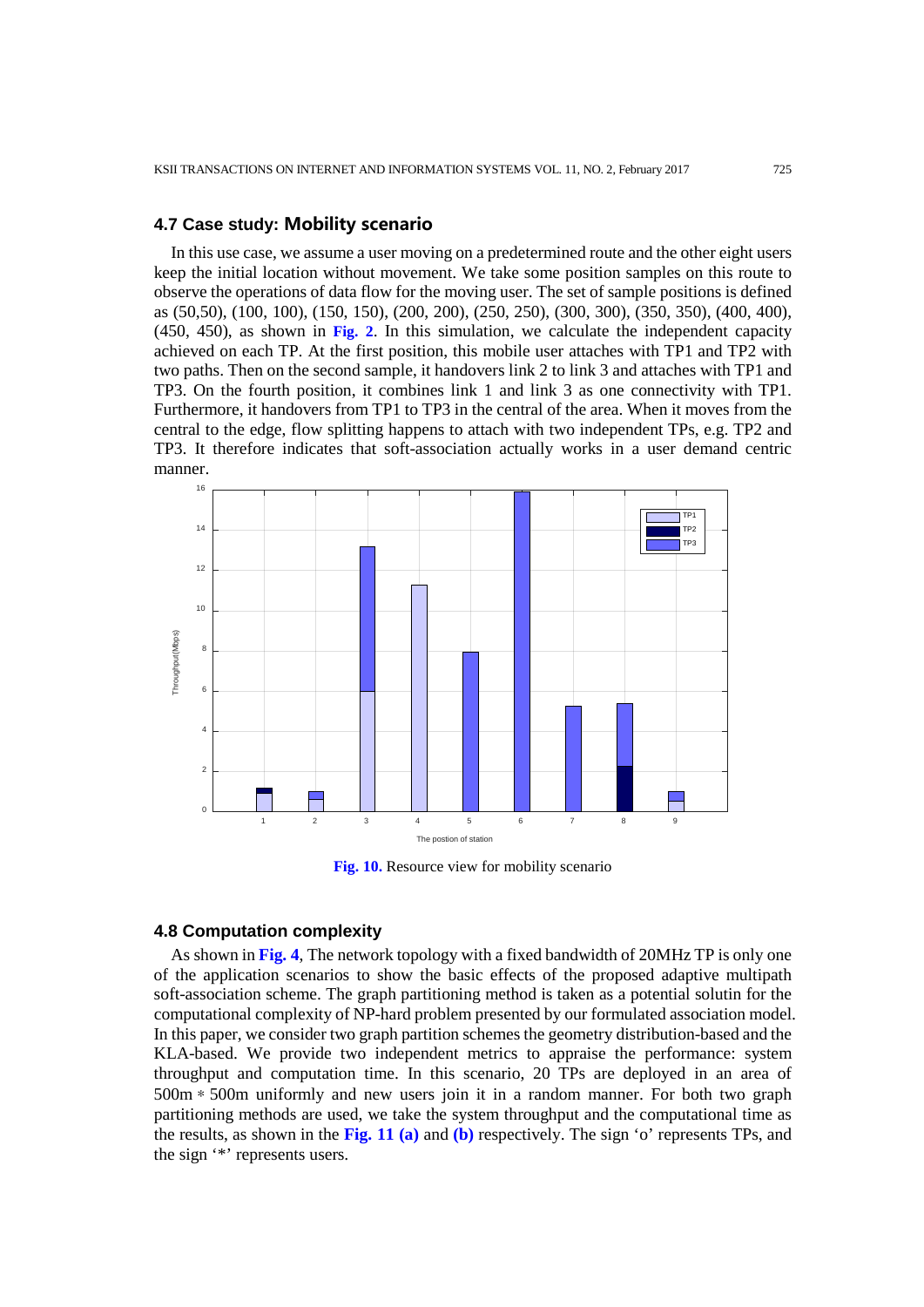

(b) KLA based graph partition

**Fig. 11.** Graph partition for a large-scale network

In order to compare two graph partitioning method on the performance of system throughput, we show the result achieved by the proposed KLA based graph partitioning algorithm in the **Fig. 12**. There is not too much difference on throughput. However, on the comparison of computational time shown in the **Fig. 13**, the KLA based partition performs better than the geometry-based graph partition. Therefore, the KLA-based algorithm can help the proposed association scheme to be extended to a large-scale network.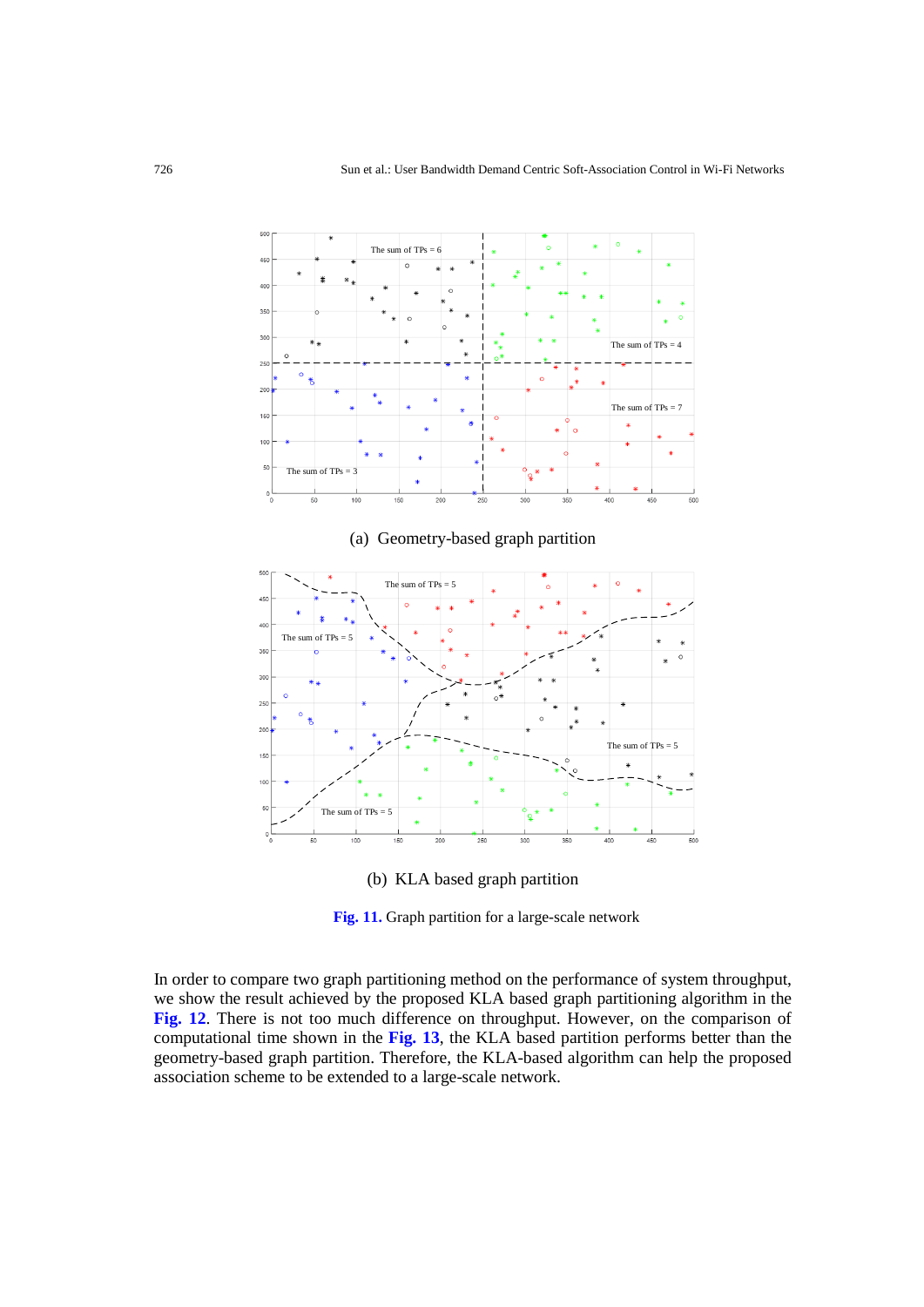

**Fig. 12.** The performance on system throughput





# **5. Conclusion**

In the paper, we propose a user demand centric soft-association control scheme in software defined small cell network. We allow that mobile users with several radio interfaces can associate with multiple TPs and transmit information in an adaptive multipath manner. We formulate such a soft-association problem as a constrained non-linear Integer Programming model. With the fact of NP-hard complexity, we extend it to a large-scale network with a KLA based graph-partitioning method. Furthermore, we investigate this problem with scenarios of heterogeneous user demands and user mobility. Simulation results show that the proposed soft-association control achieve a better performance on user experience, fairness and load balance, with a little price of system capacity.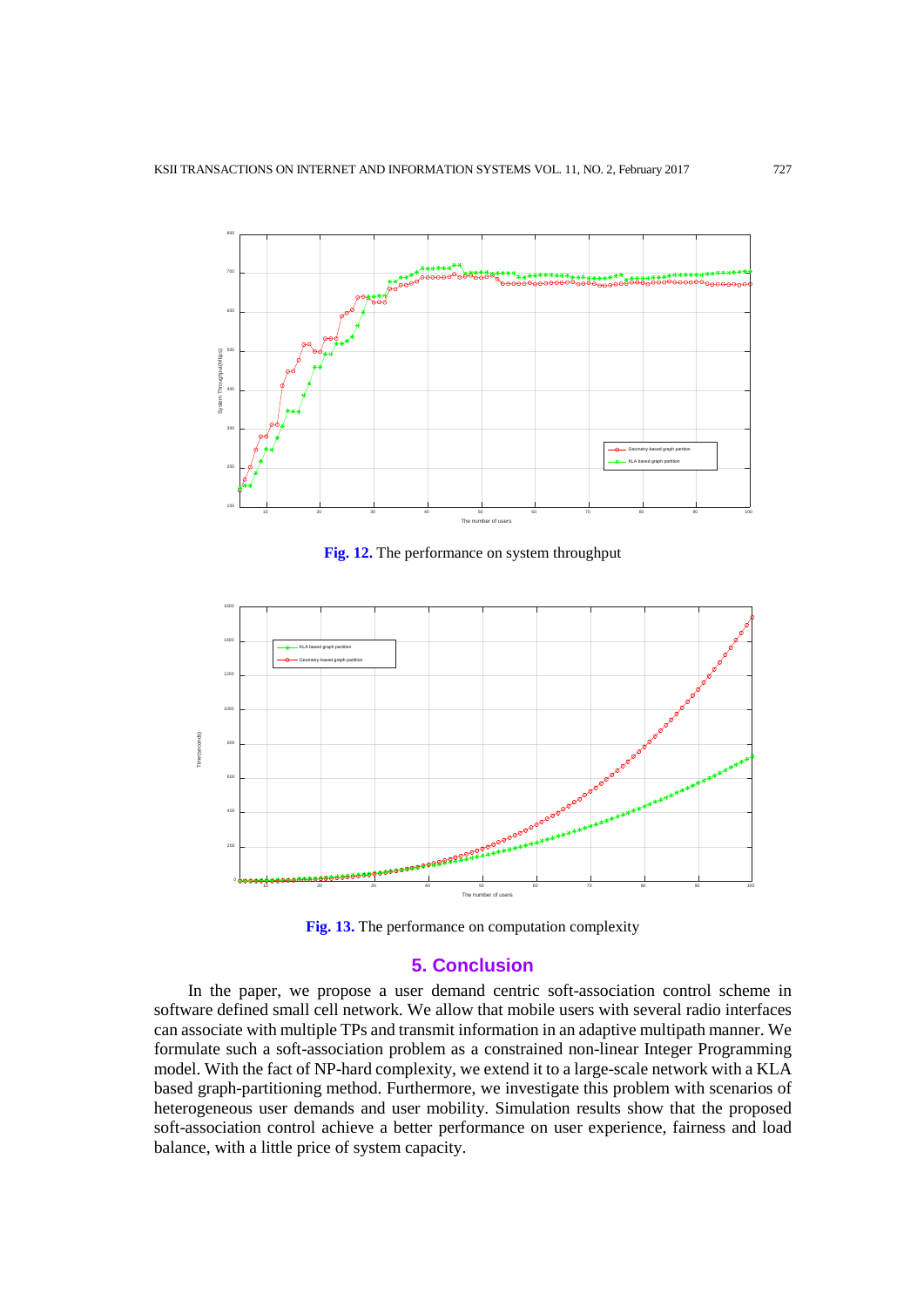#### **Acknowledgment**

This work is supported by the Specialized Research Fund for the Doctoral Program of Higher Education of China, Grant no. 20130185120021, by the Fundamental Research Funds for the Central Universities under grant no. ZYGX2014J060, by the Science and Technology Planning project of Sichuan Province, China, under grant no. 2016GZ0075 and the ZTE Innovation Research Fund for Universities Program under grant no. CON1409180014.

#### **References**

- [1] A. Osseiran et al., "Scenarios for 5G mobile and wireless communications: the vision of the METIS project," *IEEE Communications Magazine*, vol. 52, no. 5, pp. 26-35, 2014. [Article \(CrossRef Link\)](http://dx.doi.org/10.1109/MCOM.2014.6815890)
- [2] M. Mendonc, B. N. Astuto, X. N. Nguyen, K. Obraczka, and T. Turletti, "A survey of software-defined networking: past, present, and future of programmable networks," *IEEE Communications Surveys & Tutorials*, vol. 16, no. 3, pp. 1617- 1634, 2014. [Article \(CrossRef Link\)](http://dx.doi.org/doi:10.1109/SURV.2014.012214.00180)
- [3] Gudipati A, Perry D, Li L E, et al., "Soft-RAN: software defined radio access network," in *Proc. of the second ACM SIGCOMM workshop on Hot Topics in Software Defined Networking*, pp. 25-30, 2013[. Article \(CrossRef Link\)](http://dx.doi.org/doi:10.1145/2491185.2491207)
- [4] The OpenFlow *Consortium*, OpenFlow Switch Specification 1.1, 2012. **Article (CrossRef Link)**
- [5] M. Bansal, J. Mehlman, S. Katti, ec al., "Openradio: A programmable wireless dataplane," in *Proc. of the First Workshop on Hot Topics in Software Defined Networks, ser. ACM HotSDN12,* New York, pp. 109–114, 2012. [Article \(CrossRef Link\)](http://dx.doi.org/doi:10.1186/1687-1499-2014-172)
- [6] K.-K. Yap, M. Kobayashi, R. Sherwood, T.-Y. Huang, M. Chan, N. Handigol, and N. McKeown, "Openroads: empowering research in mobile networks," *SIGCOMM Comput. Commun. Rev.*, vol. 40, no. 1, pp. 125–126, Jan. 2010[. Article \(CrossRef Link\)](http://dx.doi.org/doi:10.1186/1687-1499-2012-259)
- [7] Li Erran Li, Z. Morley Mao, and Jennifer Rexford, "Toward software-defined cellular networks," in *Proc. of European Workshop on Software Defined Networking*, pp.7-12, Oct. 2012. [Article \(CrossRef Link\)](http://dx.doi.org/doi:10.1109/EWSDN.2012.28)
- [8] Peter Dely, Andreas Kassler, Nico Bayer, "OpenFlow for Wireless Mesh Networks," in *Proc. of 20th International Conference on Computer Communications and Networks(ICCCN), Workshop on Wireless Mesh and Ad Hoc Networks*, Hawaii, USA, Aug. 2011. [Article \(CrossRef Link\)](http://dx.doi.org/doi:10.1109/ICCCN.2011.6006100)
- [9] Qin, Zhijing, Denker, Grit, Giannelli, Carlo, et al., "A Software Defined Networking Architecture for the Internet-of-Things," in *Proc. of IEEE Network Operations and Management Symposium (NOMS)*, pp.1-9, 2014. [Article \(CrossRef Link\)](http://dx.doi.org/10.1109/NOMS.2014.6838365)
- [10] T. Luo, H.-P. Tan, and T. Quek, "Sensor Openflow: Enabling software defined wireless sensor networks," *IEEE Communications Letters*, vol. 16, no. 11, pp. 1896–1899, November 2012. [Article \(CrossRef Link\)](http://dx.doi.org/10.1109/LCOMM.2012.092812.121712)
- [11] Stanley D, Calhoun P and Montemurro M., Control and provisioning of wireless access points (CAPWAP) protocol specification, 2009. [Article \(CrossRef Link\)](https://tools.ietf.org/html/rfc5415)
- [12] Oliva L, De A, Banchs A, et al., "An overview of IEEE 802.21: Media-independent handover services," *IEEE Wireless Communications*, vol. 15, no. 4, pp. 96-103, 2008. [Article \(CrossRef Link\)](http://dx.doi.org/doi:10.1109/MWC.2008.4599227)
- [13] Dely P, Vestin J, Kassler A, et al., "CloudMAC- An OpenFlow based architecture for 802.11 MAC layer processing in the cloud," in *Proc. of IEEE GC'12 Workshop: The 8th Broadband Wireless Access Workshop (GC'12 Workshop - BWA)*, pp. 186-191, 2012. Article [\(CrossRef Link\)](http://dx.doi.org/10.1109/GLOCOMW.2012.6477567)
- [14] Y. Xu, R. Hu, L. Wei, and G. Wu, "QoE-aware mobile association and resource allocation over wireless heterogeneous networks," in *Proc. of IEEE Global Communication Conference (GLOBECOM 2014)*, pp. 4695-4701, 2014. [Article \(CrossRef Link\)](http://dx.doi.org/10.1109/GLOCOM.2014.7037549)
- [15] J. B. Abderrazak, A. Zemzem, H. Besbes, "A Distributed Muting Adaptation Solution for a QoS-Aware User Association and Load Balancing in HetNets," *Information and Communication Technology Convergence(ICTC)*, 2015. [Article \(CrossRef Link\)](http://dx.doi.org/10.1109/ICTC.2015.7354576)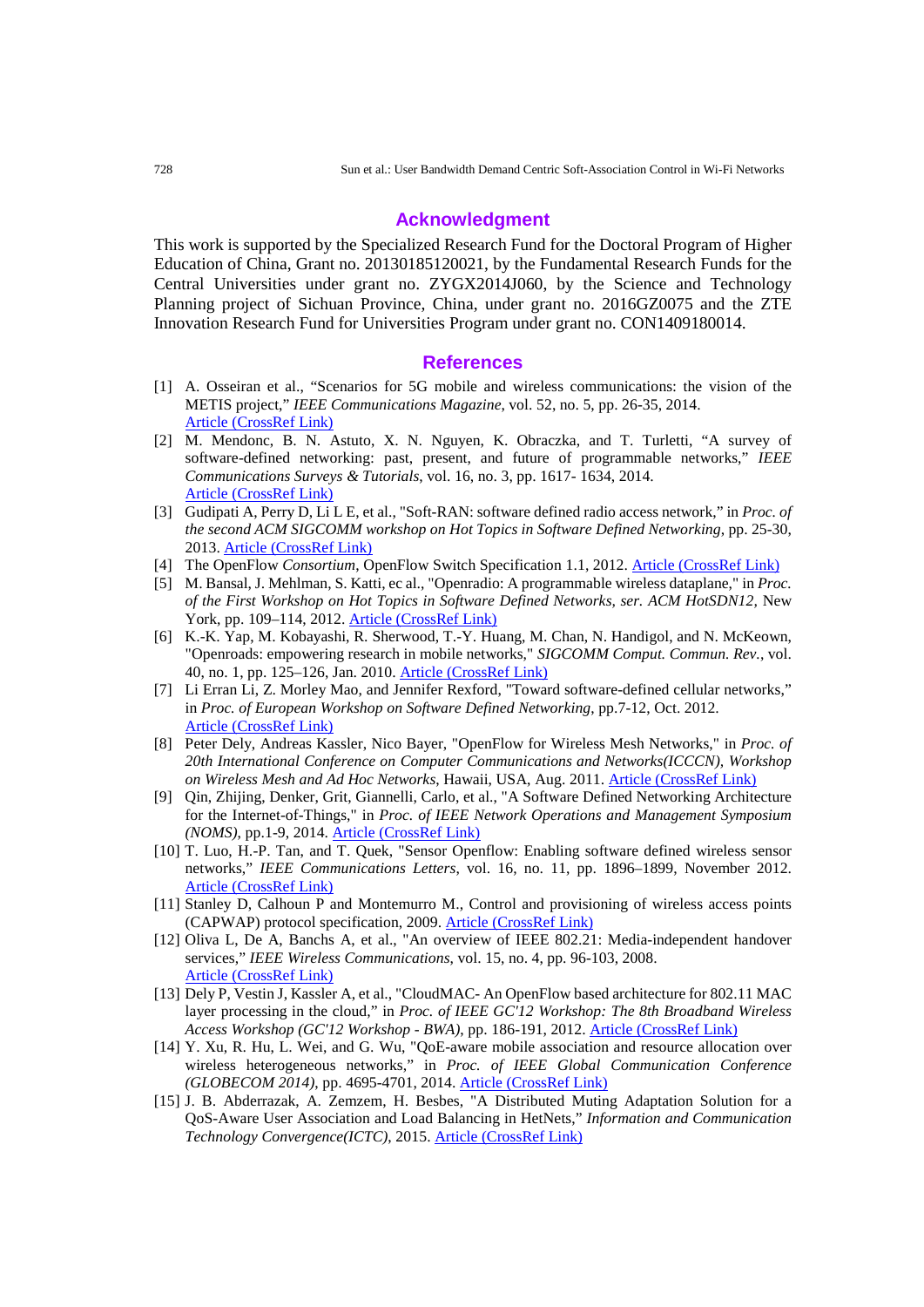KSII TRANSACTIONS ON INTERNET AND INFORMATION SYSTEMS VOL. 11, NO. 2, February 2017 729

- [16] T. Zhou, Y. Huang, W. Huang, S. Li, Y. Sun, and L. Yang, "QoS-aware user association for load balancing in heterogeneous cellular networks," in *Proc. of IEEE 80th Vehicular Technology Conference (VTC Fall)*, pp. 1–5, Sept. 2014. [Article \(CrossRef Link\)](http://dx.doi.org/10.1109/VTCFall.2014.6966144)
- [17] Dantong Liu, Lifeng Wang, Yue Chen, Maged Elkashlan, Kai-Kit Wong, Robert Schober, et al., "User Association in 5G Networks: A Survey and an Outlook", *IEEE Communications Surveys & Tutorials*, vol. 18, pp. 1018-1044, 2016. [Article \(CrossRef Link\)](http://dx.doi.org/10.1109/COMST.2016.2516538)
- [18] Guan-Ting Chou, Kuang-Hao Stanley Liu and Szu-Lin Su, "Load-based cell association for load balancing in heterogeneous cellular networks," in *Proc. of IEEE 26th Annual International Symposium on Personal Indoor and Mobile Radio Communications (PIMRC2015)*, pp. 1681-1686, 2015. [Article \(CrossRef Link\)](http://dx.doi.org/10.1109/PIMRC.2015.7343569)
- [19] Edenalisoa Rakotomanana and Francois Gagnon, "Fair Load Balancing in Heterogeneous Cellular Networks," in *Proc. of IEEE International Conference on Ubiquitous Wireless Broadband (ICUWB2015)*, pp. 1-5, 2015. [Article \(CrossRef Link\)](http://dx.doi.org/10.1109/ICUWB.2015.7324453)
- [20] Zarifi K, Baligh H, Ma J, et al, "Radio access virtualization: Cell follows user," in *Proc. of 2014 IEEE 25th Annual International Symposium on Personal, Indoor, and Mobile Radio Communication (PIMRC)*, pp. 1381-1385, Sept 2014[. Article \(CrossRef Link\)](http://dx.doi.org/doi:10.1109/PIMRC.2014.7136384)
- [21] Maaref A, Ma J, Salem M, et al, "Device-centric radio access virtualization for 5G networks," in *Proc. of IEEE Globecom Workshops (GC Wkshps)*, pp. 887-893, Dec 2014. [Article \(CrossRef Link\)](http://dx.doi.org/10.1109/GLOCOMW.2014.7063545)
- [22] Li Y N R, Hao P, Xie F, et al, "Cell and user virtualization for ultra-dense network," in *Proc. of 2015 IEEE 26th Annual International Symposium on Personal, Indoor, and Mobile Radio Communications (PIMRC)*, pp.2359-2363, Sept 2015. [Article \(CrossRef Link\)](http://dx.doi.org/10.1109/PIMRC.2015.7343693)
- [23] Shakkottai S, Altman E and Kumar A, "The Case for Non-Cooperative Multi-homing of Users to Access Points in IEEE 802.11 WLANs," *IEEE INFOCOM*, pp.1-12, April 2006. [Article \(CrossRef Link\)](http://dx.doi.org/10.1109/ITA.2015.7308990)
- [24] Zhang Y, Bethanabhotla D, Hao T, et al, "Near-optimal user-cell association schemes for real-world network," in *Proc. of IEEE Information Theory and Applications Workshop (ITA)*, pp. 204-213, Feb 2015. [Article \(CrossRef Link\)](http://dx.doi.org/10.1109/ITA.2015.7308990)
- [25] Yang L, Cui Y, Tang H, et al, "Demand-aware Load Balancing in Wireless LANs Using Association Control," in *Proc. of 2015 IEEE Global Communications Conference (GLOBECOM)*, pp. 1-6, Dec 2015. [Article \(CrossRef Link\)](http://dx.doi.org/10.1109/GLOCOM.2015.7417003)
- [26] Le Boudec J Y, Thiran P., "Network calculus: a theory of deterministic queuing systems for the Internet," *Springer Science & Business Media*, 2001. [Article \(CrossRef Link\)](http://dx.doi.org/10.1109/LANMAN.2015.7114720)
- [27] Shang J, Yu L, Xue C, et al, "Optimizing AP association in wireless mesh network with multipath TCP," in *Proc. of 2015 International Workshop on IEEE Local and Metropolitan Area Networks (LANMAN)*, pp. 1-6 , April 2015. [Article \(CrossRef Link\)](http://dx.doi.org/10.1109/LANMAN.2015.7114720)



**Guolin Sun** received his B.S., M.S. and Ph.D. degrees all in Comm. and Info. System from the University of Electronic Sci.&Tech. of China (UESTC), Chengdu, China, in 2000, 2003 and 2005 respectively. After Ph.D. graduation in 2005, Dr. Guolin has got eight years industrial work experiences on wireless research and development for LTE, Wi-Fi, Internet of Things (ZIGBEE and RFID, etc.), Cognitive radio, Location and navigation. Before he join the School of Computer Science and Engineering, University of Electronic Sci.&Tech. of China, as an Associate Professor on Aug. 2012, he worked in Huawei Technologies Sweden. Dr. Guolin Sun has filed over 30 patents, and published over 30 scientific conference and journal papers, acts as TPC member of conferences. Currently, he serves as a vice-chair of the 5G oriented cognitive radio SIG of the IEEE (Technical Committee on Cognitive Networks (TCCN) of the IEEE Communication Society. His general research interest is 5G/2020-oriented wireless network, including software-defined network, network function virtualization.